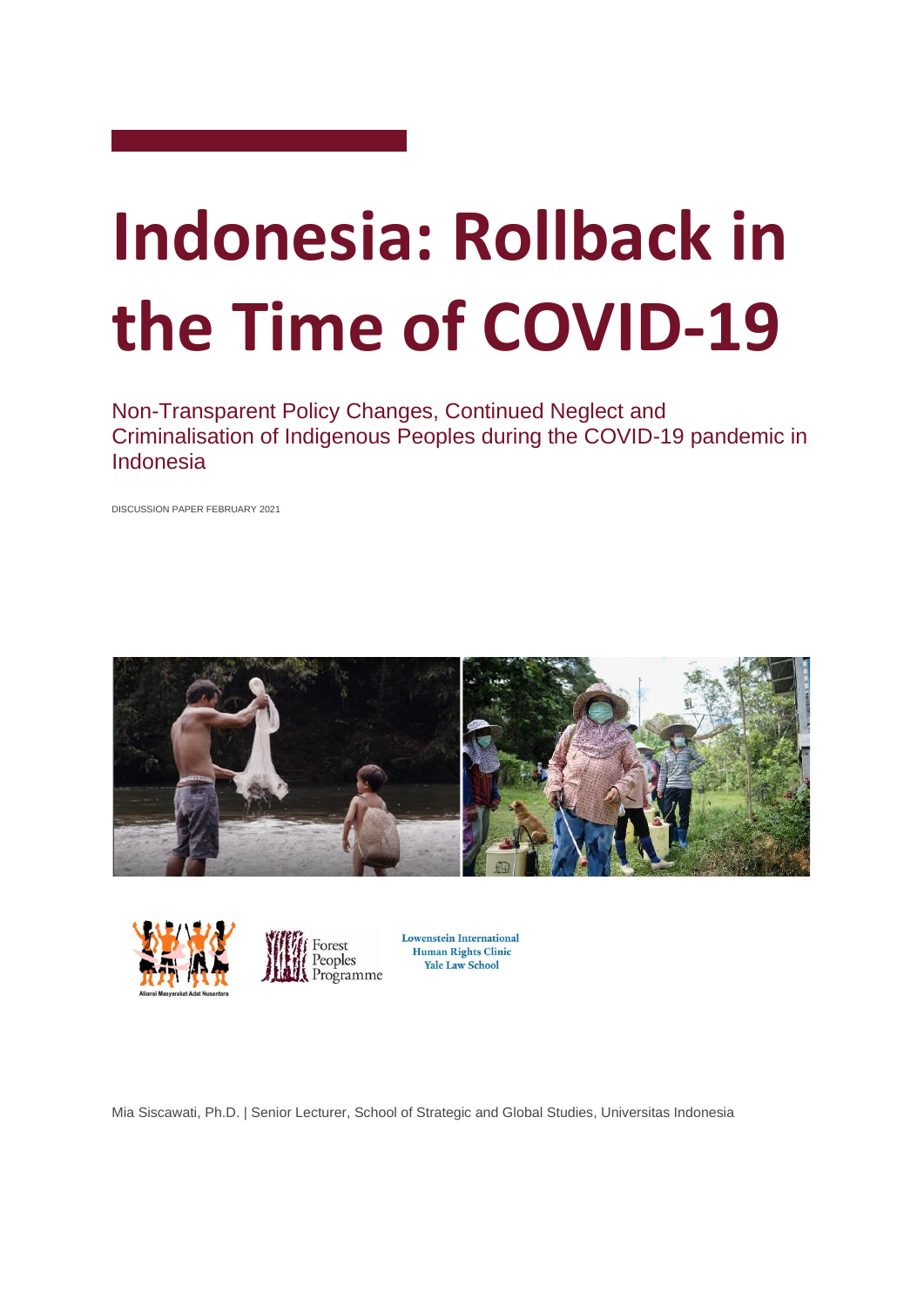#### Cover images

Left: Samuel and his son check their fishing net for a catch. Dayak Bahau Busaang indigenous community of Long Isun, East Kalimantan, Indonesia. Credit: Angus MacInnes / FPP

Right: People of the village, sprayers in hand, lining up to fill their tanks with disinfectant - Dayak Iban from Sungai Utik, Borneo, Indonesia

Credit: Kynan Tegar / If Not Us Then Who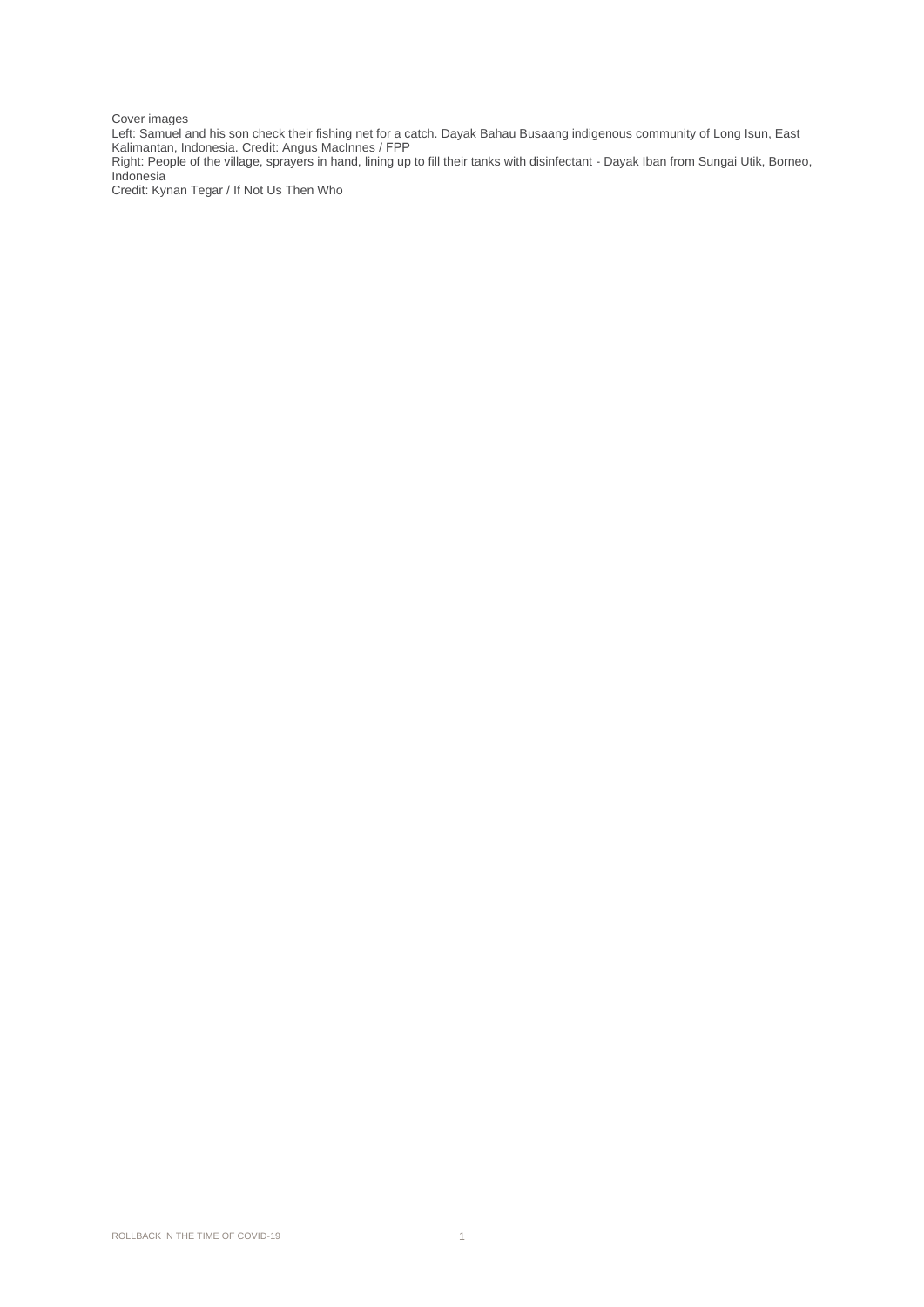### Foreword

The Covid-19 pandemic became a ghost terrifying everybody throughout 2020 and has yet to end. Indonesia is one of the most affected countries in South East Asia. Thousands have lost their lives, and hundreds of thousands, or even millions, of people have lost their job, which will in turn affect those dependent on them. This is not to mention the impacts on those whose lives are completely dependent on land and forests.

The report assessing the impacts of the pandemic on indigenous peoples has opened our eyes that when the world is increasingly centered on industrial and urban-centric lives, there are millions of people out there who have been struggling hard to survive on land and forests, even long before the pandemic. They are indigenous peoples living in and around tropical forests – forests that have been sustaining earth's life. These peoples are the true land and forest defenders.

There is an old saying "*air susu dibalas dengan air tuba*" (biting the hand that feeds you), which seems to accurately paint the fate of Indonesian indigenous peoples. So many narratives speak highly of these peoples as the forest and environmental defenders. Quite a lot of research reports reveal the vital role these peoples play in maintaining our Mother Earth. Since Rio 1992, the slogan 'economic, social and environmental balance in development' has been key to sustainability and indigenous peoples are the key actors.

However, there is always a gap between narratives and practice, between orthodoxy and orthopraxy. State's policy room and bureaucracy structures, and the business sector are the key to bridging the gap. What is happening on the ground shows that indigenous peoples are facing uncertainty about recognition and protection of their lives and rights given violation of their rights that has been continuing up to now. That is exactly the situation to which the Report and its recommendations are relevant.

Aliansi Masyarakat Adat Nusantara (AMAN), Forest Peoples Programme (FPP) and Yayasan Masyarakat Kehutanan Lestari (YMKL) are grateful that the Report has revealed the ugly face of severe lack of recognition and protection of indigenous people, particularly in practice. This has seriously impacted the daily lives of indigenous peoples as it is directly related to their food sovereignty. Food sovereignty is the key factor in one's respect for other's right to life. Without the right to food – one of human's basic rights – being fulfilled and protected, all policies stating the significance of protection of right to life would be useless and meaningless. That is the issue of the gap between orthodoxy and orthopraxy.

Lastly, we would like to express our grateful thanks to Ms. Mia Siscawati, who has undertaken the research and prepared the report; to Forest Peoples Programme, which has provided support for the research and its associated activities; to Aliansi Masyarakat Adat Nusantara and Yayasan Masyarakat Kehutanan Lestari, which have cooperatively shared what has happened on the ground to enrich the Report; and to all that have contributed to the Report. Hopefully, the Report could be of considerable use to all the stakeholders for the formulation of decisions and mechanism for implementating recognition and protection of indigenous peoples, in particular during the pandemic.

Jakarta, 9 February 2021 Rukka Sombolinggi, Secretary General of AMAN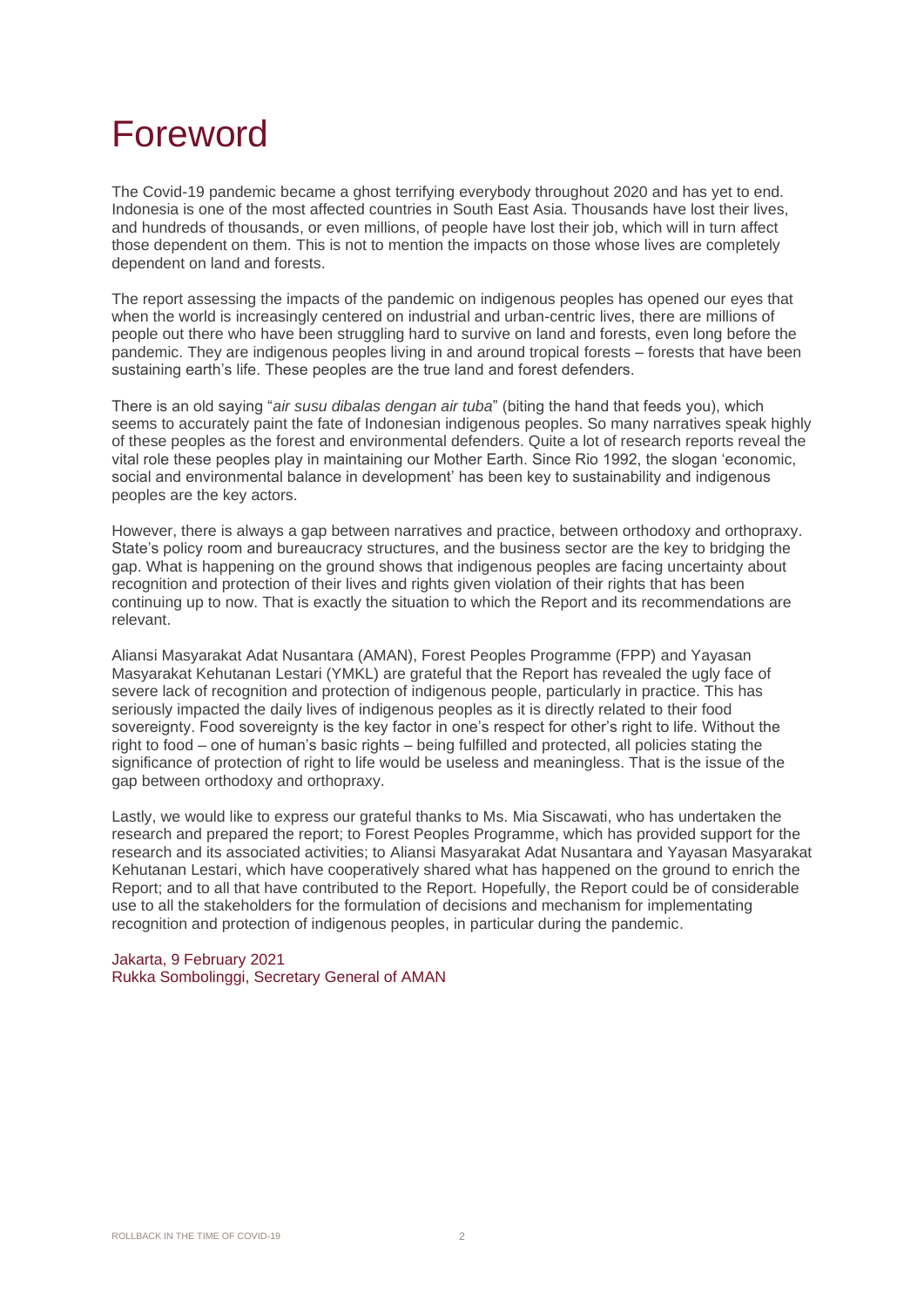# **Summary**

This paper highlights the ways that the COVID-19 pandemic has affected and disenfranchised indigenous peoples and forest communities in Indonesia. The lack of adequate protection of the rights of indigenous peoples and their territories before the pandemic has been made worse by a lack of protection during the pandemic. The challenges faced by forest communities during the pandemic show that access to land and natural resources is crucial for the survival of communities whose livelihoods depend on the forest. Moreover, evidence from areas where indigenous peoples do have control over their land holds important lessons on how indigenous peoples build resilience when managing their own land and natural resources.

The paper highlights how state impunity for increasing land grabs and reduced state capacity to monitor forests during the pandemic seriously threaten indigenous peoples' land rights, health, and well-being. This paper also calls particular attention to how the Omnibus Law on Job Creation was rushed through the Indonesian legislature during lockdown without due process or respect for indigenous peoples' rights. The Omnibus Law changed and amended several existing laws including sectoral laws on environmental protection, land use, and public consultation. The government justified pushing through this new law as a response to the economic recession triggered by the pandemic, with the aim of creating a larger (formal) workforce and speeding up extractive and natural resourcebased industries. However, this Omnibus Law is projected to negatively affect the ways in which indigenous peoples living in and around forests can access their land and puts them at a disadvantage in relation to corporations with commercial interests. With historical and ongoing human rights violations already rampant in conflicts between indigenous peoples and commercial entities, there is widespread concern that the Omnibus Law will further side-line indigenous peoples' rights and paint them as obstacles to economic growth. Moreover, the report includes several anecdotal stories of the state responding to indigenous activism during the pandemic with increased criminalisation.

This paper concludes with several recommendations. Critically, the report appeals for immediate approval of the long-delayed Indigenous Peoples Bill in order to finally have the rights of indigenous peoples recognized and protected by the state, thereby also securing better protection for forests.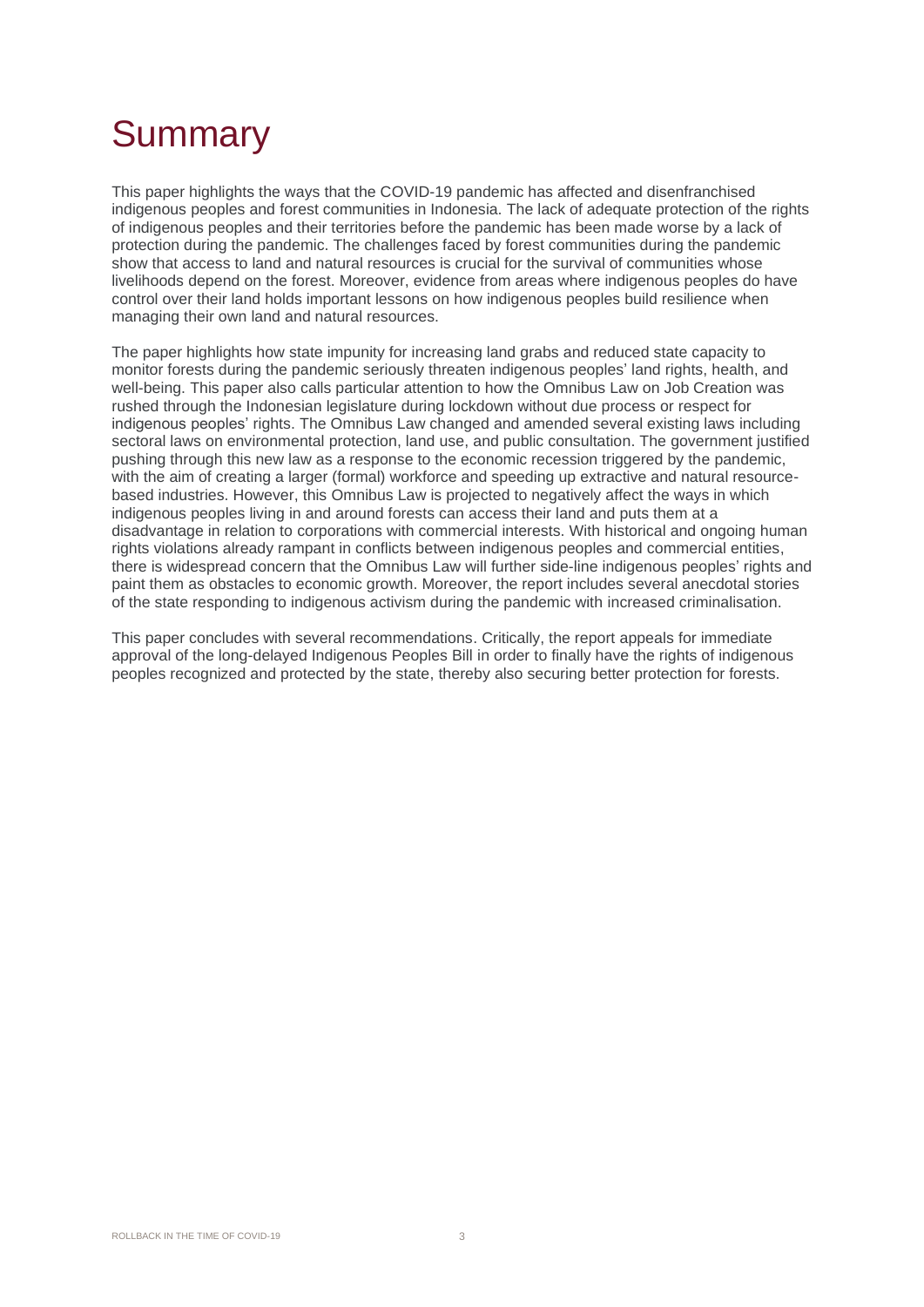### COVID-19 and Impacts on Indigenous Peoples

Indonesia has been one of the hardest-hit countries in Southeast Asia during the global COVID-19 pandemic. The number of individuals testing positive for COVID-19 has reached 5,292 per day, bringing the total number of positive cases up to 586,842 as of December 9, 2020. With these numbers, Indonesia currently sits at the top of the list for the highest number of official coronavirus cases in Southeast Asia as of December 9, 2020<sup>1</sup> and ranks 20th worldwide as of December 9, 2020 in terms of the highest number of cumulative COVID-19 cases<sup>2</sup>.

One serious concern for indigenous peoples in Indonesia during the COVID-19 pandemic is the lack of access to proper healthcare as one part of a continued lack of protection of their rights, an issue which has worsened during this health and security crisis. 3 Another critical concern for indigenous communities has been inadequate food resources during the pandemic, especially for indigenous communities without formal land title to customary land where they would be able to engage in farming and food cultivation. Lockdowns and quarantines have prevented members of many indigenous communities from venturing far from their homes to find alternative foods in the forest. Christian Ari, director of Perkumpulan Silva Papua Lestari (PSPL), a local NGO in Papua, stated that the authorities should help communities that have chosen to have their villages closed off, including those accustomed to foraging in the forests, by providing food supplies. Food insecurity could force members of these communities "to leave their villages in search of food, thereby running the risk of encountering other people and possibly becoming infected." 4

According to Rukka Sombolinggi, the Secretary General of the Indigenous Peoples' Alliance of the Archipelago (AMAN), there are three statuses of indigenous peoples when it comes to food security and access to land for food cultivation during the COVID-19 pandemic<sup>5</sup>:

- Communities under the most threat. These communities are most in need of food aid supplies, such as the Tobelo peoples who are under the threat of smelter construction in their area in Halmahera of the Islands of Moluccas or the Orang Rimba of Sumatra who are unable to access a neighbouring forest as it is now a national park.
- Communities that are at-risk. These are communities not able to garden or farm because the land has been claimed and taken over by oil palm plantations. Many indigenous people in these communities have become palm oil workers.
- Communities that are safe. Indigenous peoples that are still in control of their customary territory and are able to live off their own forest and land. $^6$

Food insecurity is an issue that highlights how forest and land ownership is crucial for indigenous peoples and local communities. The most resilient communities are those where people can garden and farm their own lands. But there are many cases where communities are not able to access their customary lands or forests to supply their basic needs.

In a pandemic that is affecting the country as a whole, indigenous women are among the most impacted despite being the ones who are supporting the country the most when it comes to the problems of food security. Rukka Sombolinggi, the Secretary General of AMAN articulated that: "Unable to access the forest, affected by the destruction of forests, forced to bear the burden of the effects of disasters such as this epidemic, and experience crop failure. Indigenous peoples are the ones who feel the impact first especially women due to the roles that they have in the domestic realm."7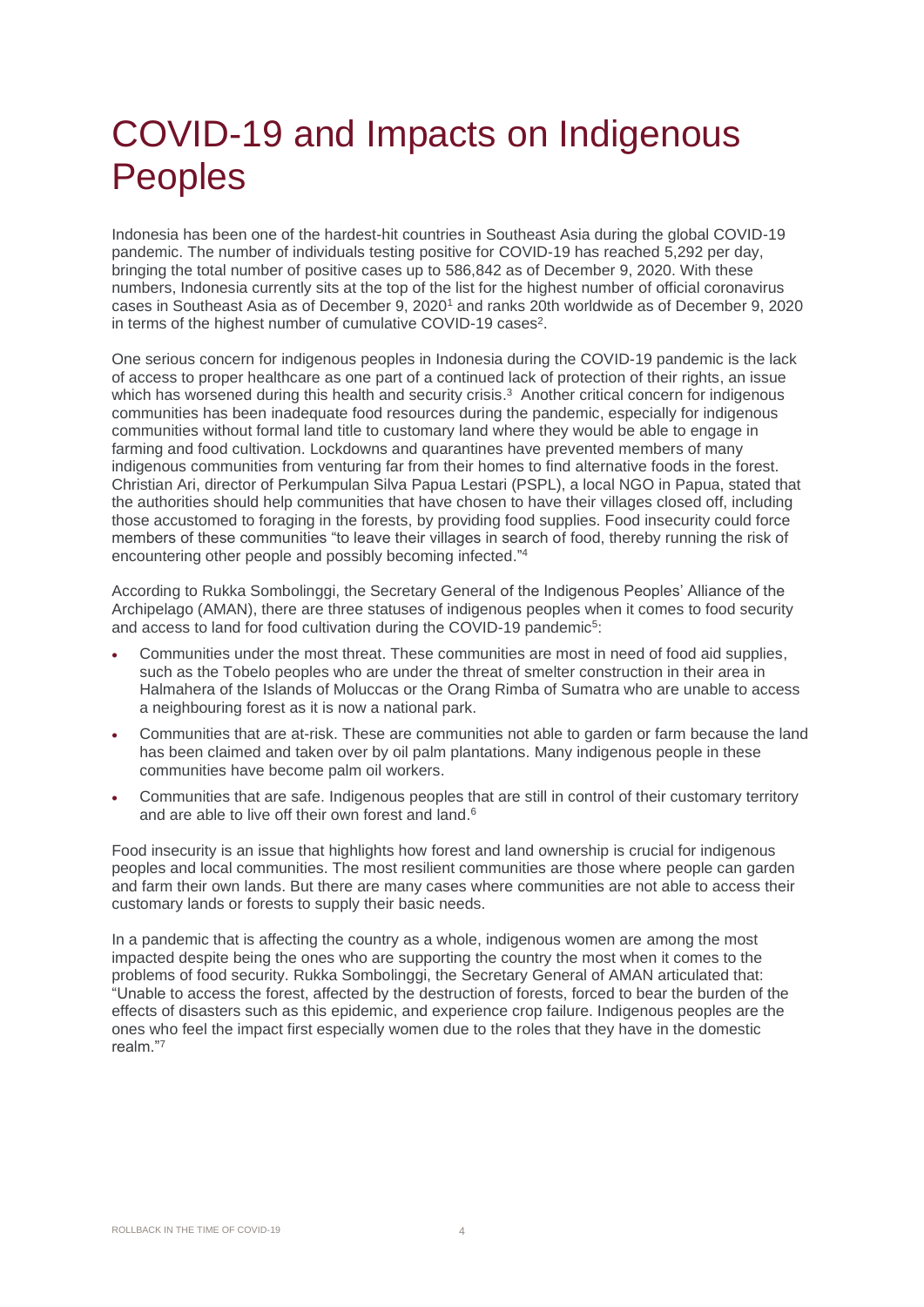# Background on Forest Tenure Conflicts in Indonesia

To fully paint the picture of indigenous peoples' land insecurity in Indonesia during the COVID-19 pandemic, it is important to briefly overview the history of land tenure conflicts in Indonesia. Land in Indonesia is classified into two categories. The first category is the forest zone (*kawasan hutan*), which encompasses an area of about 124 million hectares and makes up around two-thirds of Indonesia's total landmass. The forest zone is under the administrative purview of the Ministry of Environment and Forestry (MOEF). Forestry Law No. 41/1999, which replaced Basic Forestry Law No. 5/1967, divides this forested land into state forests (*hutan negara*) and private forests (*hutan hak*). The law declares that all Indonesian forestlands that are not subject to private entitlements are state forestlands. The MOEF has, however, granted concessionaire licenses to both State-owned and private companies in some State-owned forestlands that have been zoned for production (for example, for logging and industrial timber plantations). Currently, 35 million hectares of the Stat forests are managed by 537 companies, of which the majority are private companies.<sup>8</sup>

Large portions of the statutorily designated forest zone have been homes to indigenous peoples and local communities for several generations. There are numerous indigenous and other local villages located both within and around the designated forest zone, accounting for approximately 40% of the total villages in Indonesia.<sup>9</sup> These indigenous communities have often come into conflict with the companies managing these State forests.

After years of advocacy by indigenous rights groups, the Constitutional Court of the Republic of Indonesia ruled on May 16<sup>th</sup>, 2013 that customary forests (*hutan adat*) should be designated as a separate category from state forests (*hutan negara*). The Court ruled that the word "state" should be deleted from Article 1.6 of Forestry Law No. 41/1999, which now reads that "customary forests are forests located in the territory (*wilayah*) of customary law communities (*masyarakat hukum adat*)." This ruling significantly bolstered the status of customary forests in Indonesia, moving them from category of state forest to *hutan hak* (titled or private forest) and at the same time affirmed the recognition of indigenous peoples' customary territories. <sup>10</sup> However, the Indonesian government has also failed to fully comply with this ruling and failed to recognize certain portions of land that communities claim is customary land, leading to continuing land conflicts.<sup>11</sup>

Forest-related conflicts in Indonesia have reached such a severe level that this impacts the livelihoods and security of millions of people. The World Bank reported in 2014 that nearly 25 million hectares of forest lands are in dispute, comprising more than 20% of the total area, and involving 20,000 villages.<sup>12</sup>

The second category of land in Indonesia is known as *areal penggunaan lain* (APL), or "area for other land uses." Land in this category covers about 64 million hectares and makes up the remaining third of Indonesia's total land mass. APL land is under the administrative purview of the National Land Agency (BPN). APL land is made up of both private landholdings and State land, with approximately 30% of APL land designated as private. A large proportion of State land, legally designated as APL, is also occupied by indigenous peoples and local communities. The State has allowed several extractive activities such as mining and large-scale agricultural plantation to take place on APL land, including on indigenous peoples' customary territories, which has also led to several land conflicts. <sup>13</sup>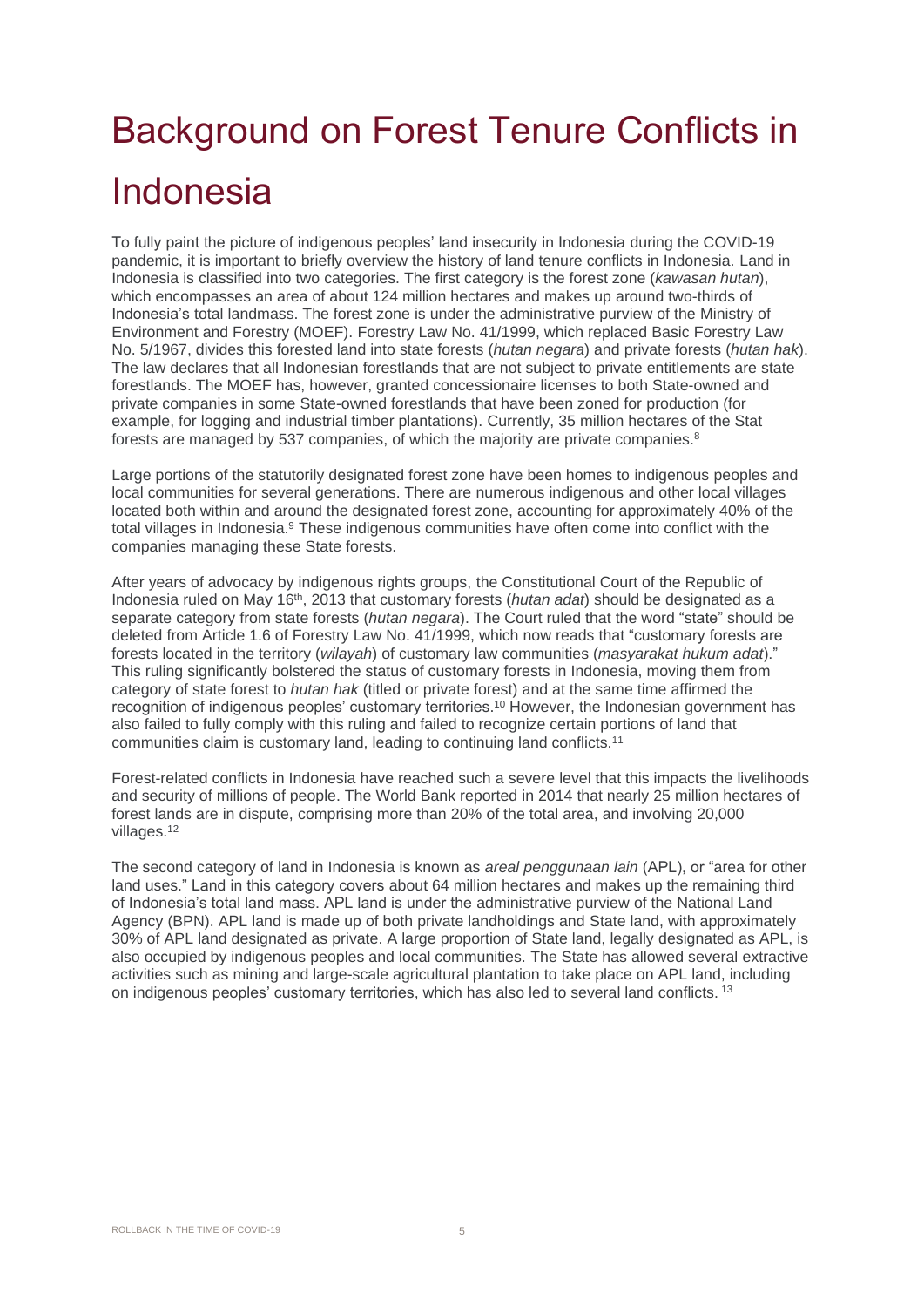In November 2012, the Indigenous Peoples Alliance of the Archipelago (AMAN) submitted a draft Bill on the Recognition and Protection of the Rights of Indigenous Peoples (the Indigenous Peoples Bill, *RUU Masyarakat Adat*) to the national parliament in order to more fully protect indigenous peoples' rights in these conflicts. However, the Indigenous Peoples Bill has experienced many setbacks and has yet to be approved by the House of Representatives (DPR), despite numerous Presidential pledges to get it enacted. 14

### Importance of Indigenous Peoples' Land Security During the Pandemic

As the forest is a source of subsistence and culture for indigenous peoples, being unable to access forest resources can be a disaster for indigenous communities. Restrictions and conflict in accessing their own land was already a major crisis for indigenous communities before the pandemic, and the problems have only gotten worse during the pandemic. Now, with the addition of quarantine measures that make it difficult for communities to access the forest and a lack of government help, the government has put indigenous peoples in an extremely difficult position.

By contrast, Apai Janggut, an indigenous leader of Sungai Utik longhouse in the District of Kapuas Hulu in West Kalimantan – one of the few villages in Indonesia whose land rights have been recognised - asserts that in a crisis situation such as this one, indigenous people with land security still have a forest that functions similar to a "supermarket." The forests provide food crops and medicinal plants that have been known to indigenous peoples for generations. He explained that the forest is "a warehouse containing everything that one might need for indigenous peoples. Finding food crops, medicine, even all … paraphernalia needed for cultural rituals, everything is in the forest." <sup>15</sup>

*"Indigenous women are the important foundation in carrying out the roles of guardians of the sovereignty and food security of their family and their indigenous community. "*

— Devi Anggraini, the Head of the Women's Indigenous Peoples' Alliance of the Archipelago (PEREMPUAN AMAN)

Devi Anggraini added that according to the calculations made by PEREMPUAN AMAN, 70 % of farming activities are conducted by indigenous women which contribute to the food security of at least 31 million people in Indonesia. 16

Overall, the COVID-19 pandemic shows that indigenous peoples who have protected access to forests are able to stay secure during this health crisis. They have sources of food and medicine. Therefore, the experience of indigenous peoples during the pandemic is evidence that the government should enact the Indigenous Peoples Bill.<sup>17</sup>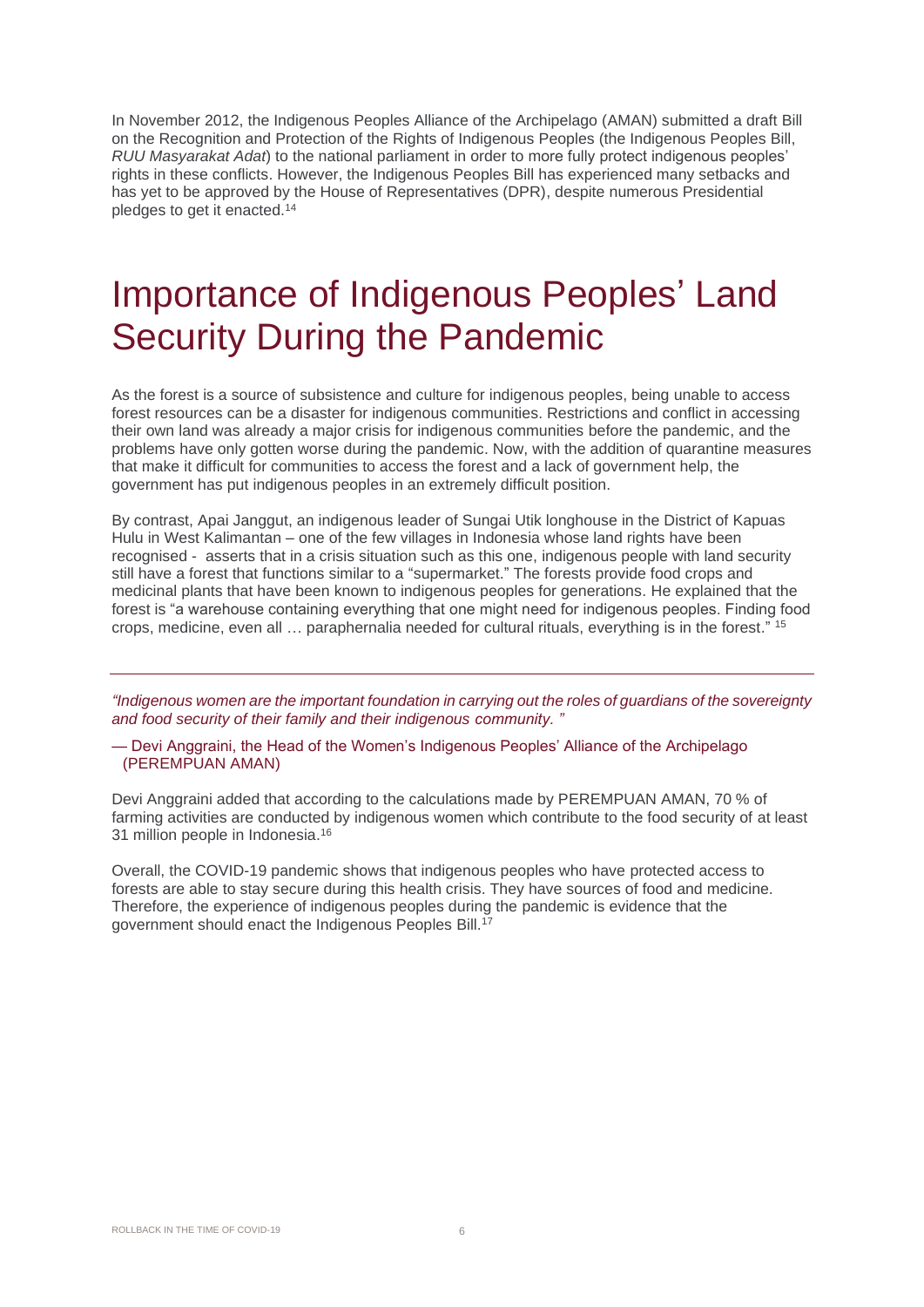# State Impunity for Continuing Land Grabs

In addition to indigenous communities facing difficulties in accessing their land in order to live, land grabs and conflict with companies intending to take over the land for their own commercial purposes continue to occur even during the pandemic. The Orang Rimba people in Sumatra are among the many indigenous communities that have experienced friction with oil-palm plantations with regard to their land. They "have lost their traditional land to oil-palm plantation firms," according to KKI Warsi, a Sumatra-based environmental non-profit "Some live on the fringes of plantations, while the poorest beg along the highway linking the east and west of the island." 18

Between March and May 2020, the Indonesian Legal Aid Foundation (YLBHI) recorded 16 cases of companies seizing community land, affecting more than 70 families in eight provinces. These seizures include instances of companies deploying security forces to intimidate community members. Women are often on the front lines of the struggle against these land grabs. The YLBHI described a notable acceleration in corporate land seizure compared to pre-pandemic records.<sup>19</sup>

Authorities often aid corporations to remove protesters and defenders. Corporations are equipped with obtained licenses and bring in the National Army along with the National Police. The Secretary General of the National Consortium for Agrarian Reform (KPA), Dewi Kartika, noted that there were 35 agrarian conflicts during the pandemic and during the implementation of large-scale social restrictions. Some conflicts have even claimed the lives of farmers.<sup>20</sup>

In one egregious example of land-grabbing from September 2020, state-owned agribusiness company PT Perkebunan Nusantara II (PTPN II) started bulldozing indigenous peoples' customary land of Rakyat Penunggu in Kampung Durian Selemak village in North Sumatra. They were met with protests by many indigenous women who attempted to block heavy machinery from entering their territory.<sup>21</sup> PTPN II's security forces proceeded to clash with the protestors, reportedly kicking and pushing many of the women, leading to at least one woman being hospitalized.<sup>22</sup> Inun, one of the women involved in the protest, recounted a harrowing story to a Mongabay reporter.

*"We were pushed, our children were trampled on. These old women who were lifted were just thrown aside and into the ditch, into a puddle. We couldn't keep them from entering. We were outnumbered. Where's the government? Please help us, please help us return our customary land which was forcibly taken by PTPN II."<sup>23</sup>*

Despite the pandemic affecting how NGOs are able to travel to certain regions due to travel restrictions in the effort to reduce infection, NGOs are still very much in touch with the communities they work with as evidenced by press releases and continued virtual assistance. NGOs have noted how these land grabs have continued throughout the pandemic and how the capacity of state forestry agencies to monitor customary lands and protected areas has been hampered by government constraints on movement and governmental capacity restrictions. 24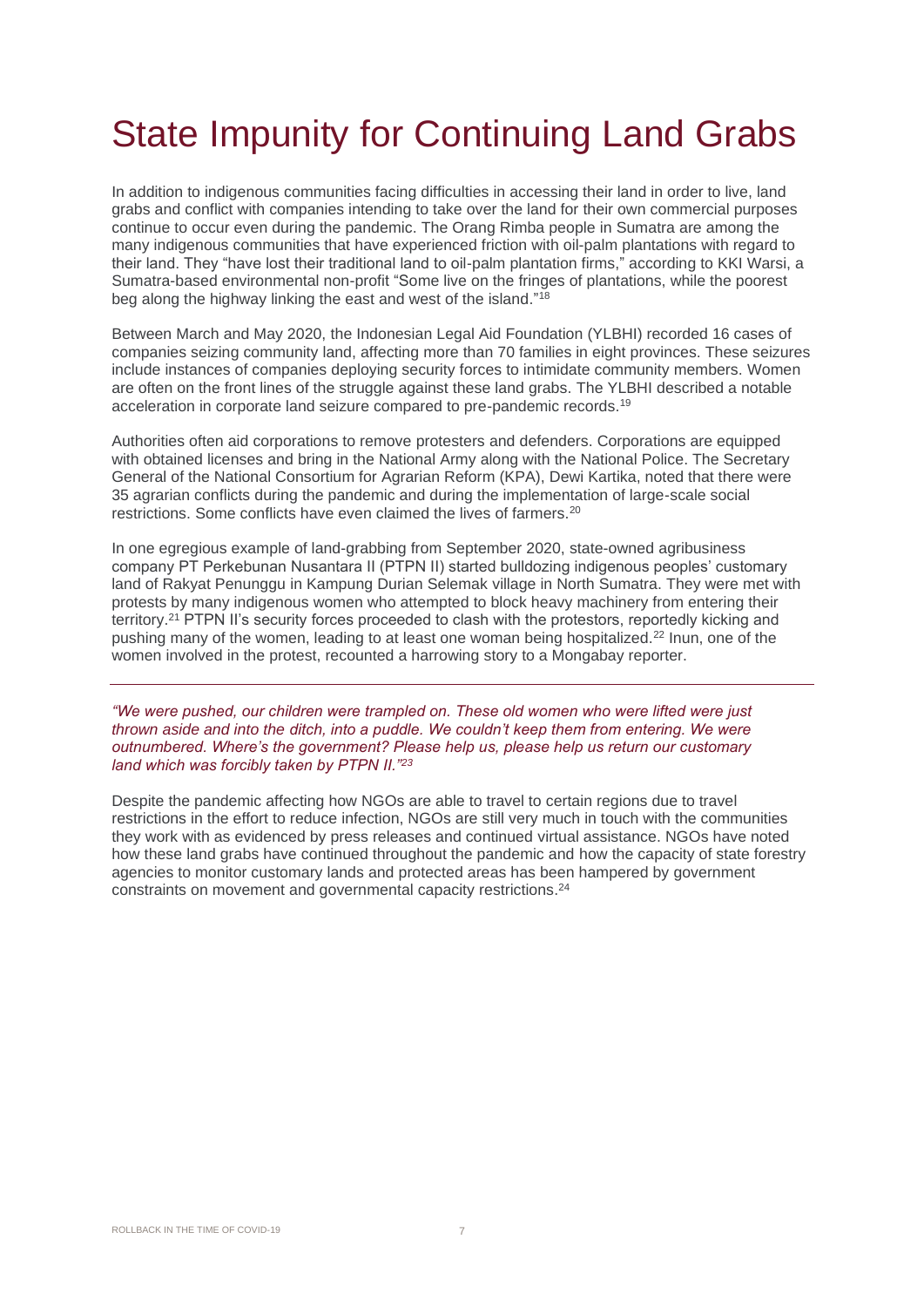### Continued Deforestation Threats during the Pandemic

Deforestation in Indonesia has continued during the pandemic. Overall, using its satellite data, Global Forest Watch estimates that about 400,000 hectares of forests were cleared in the first 24 weeks of 2020, up from 300,000 hectares over the same timeframe in 2019. Global Forest Watch's "deforestation alerts" show that there may be an even greater rise in the loss of primary forest areas this year compared to previous years. These primary forests are areas that have been felled before and are home to the greatest diversity of species.<sup>25</sup>

Below is a map showing both total tree-cover loss between 2015 and 2019 (in yellow) and all instances where the Global Land Analysis & Discovery (GLAD) system detected an alert in 2020 (overlayed in red). An alert occurs when an area has experienced a canopy loss in excess of 50 per cent cover.<sup>26</sup> This map shows that deforestation is a major ongoing issue facing Indonesia and is continuing during the COVID-19 crisis, where there is reduced state capacity to monitor forests, and despite an overall economic slowdown.



Although the use of fire to clear forests is against Indonesian law, the organization Yayasan Madani Berkelanjutan has pointed out that government data shows that forest fires have burned around 64,600 hectares between January and July 2020. Additionally, another 18,000 hectares burned between July and August alone, with a total of 84,000 hectares burned by the end of August 2020. With the onset of the rainy season in September, fires have started to abate at the end of 2020.<sup>27</sup>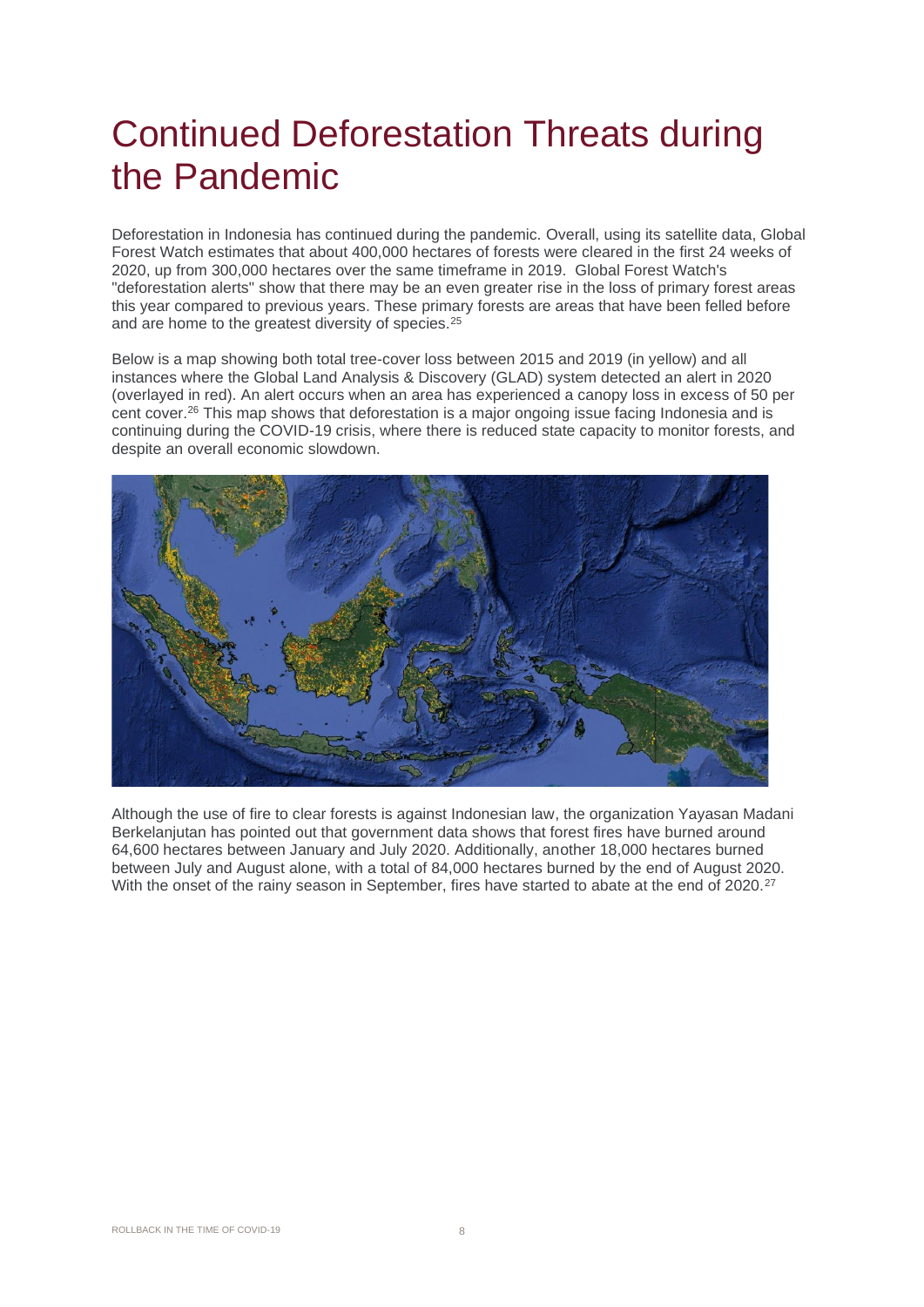For example, Palm oil company PT Indo Alam is clearing and burning a critical wildlife habitat in a region known to provide palm oil to major brands on the global market. <sup>28</sup> Clearing forests using forest fires is a clear violation of the No Deforestation policies of major snack food companies, including Unilever, Nestlé, PepsiCo, Mondelēz, General Mills, Kellogg's, Mars and Hershey's.<sup>29</sup> Below are images of forest clearing and fires inside PT Indo Alam's palm oil concessions as of March 2020.



### Reduced State Forest Monitoring **Capacity**

Despite these ongoing land grabbing and deforestation threats, the central government has reduced capacity to monitor corporate activities including how corporations are managing natural resources in state lands during the pandemic. 30 A high officer of the Ministry of Environment and Forestry stated that "Indonesia has scaled back protection for some of the world's most important tropical forests ahead of the worst season for fires because of budget cuts due to the coronavirus."<sup>31</sup> He further mentioned that the "economic impact of the coronavirus in the Southeast Asian country meant there had been a 50 per cent budget cut for the team that finds fires and helps put them out."<sup>32</sup> According to Basar Manullang, Director of Forest Fire Control at the Indonesian Ministry and Forestry, "integrated patrol areas had to be cut by 34 per cent." In articulating this statement, he refers to joint patrols by the forest fire brigade, army, police and civilian volunteers.<sup>33</sup>

Agus Maksum, a firefighter from the Indonesian Forest Fire Control Brigade on Kalimantan island, an area particularly prone to fire risks, said:

*"We are relying more on reports from the public because patrolling has reduced . . . We are also reaching out to the public via social media, on what to do if they detect a fire."* 34

Ruandha Agung Sugardiman, Director General of Climate Change Control in the Ministry of Environment and Forestry, told reporters that layoffs resulting from the impact of COVID-19 were leading more people to use fire to clear land for crops in order to make a living. Meanwhile, social distancing rules imposed in some areas were making it more difficult to tackle these fires:

*"... [P]olice and army personnel have been being deployed in urban areas to enforce lockdowns or help build emergency health facilities to deal with the COVID-19 outbreak. Meanwhile, the capacity of plantations, environmentalists and state forestry agencies to both monitor forests and act if clearing happens is being hampered by constraints on movement imposed by authorities and organisations to stem the pandemic."* <sup>35</sup>

Civil society organizations have also expressed their concern that companies and other actors that perform illegal activities may take advantage of the lockdown in order to clear the forests. <sup>36</sup> Other problems refer to the continuation or even more of extractive activities including land clearing, illegal logging, and the trade of wildlife. Moreover, a new mining law passed in May 2020 removes the limit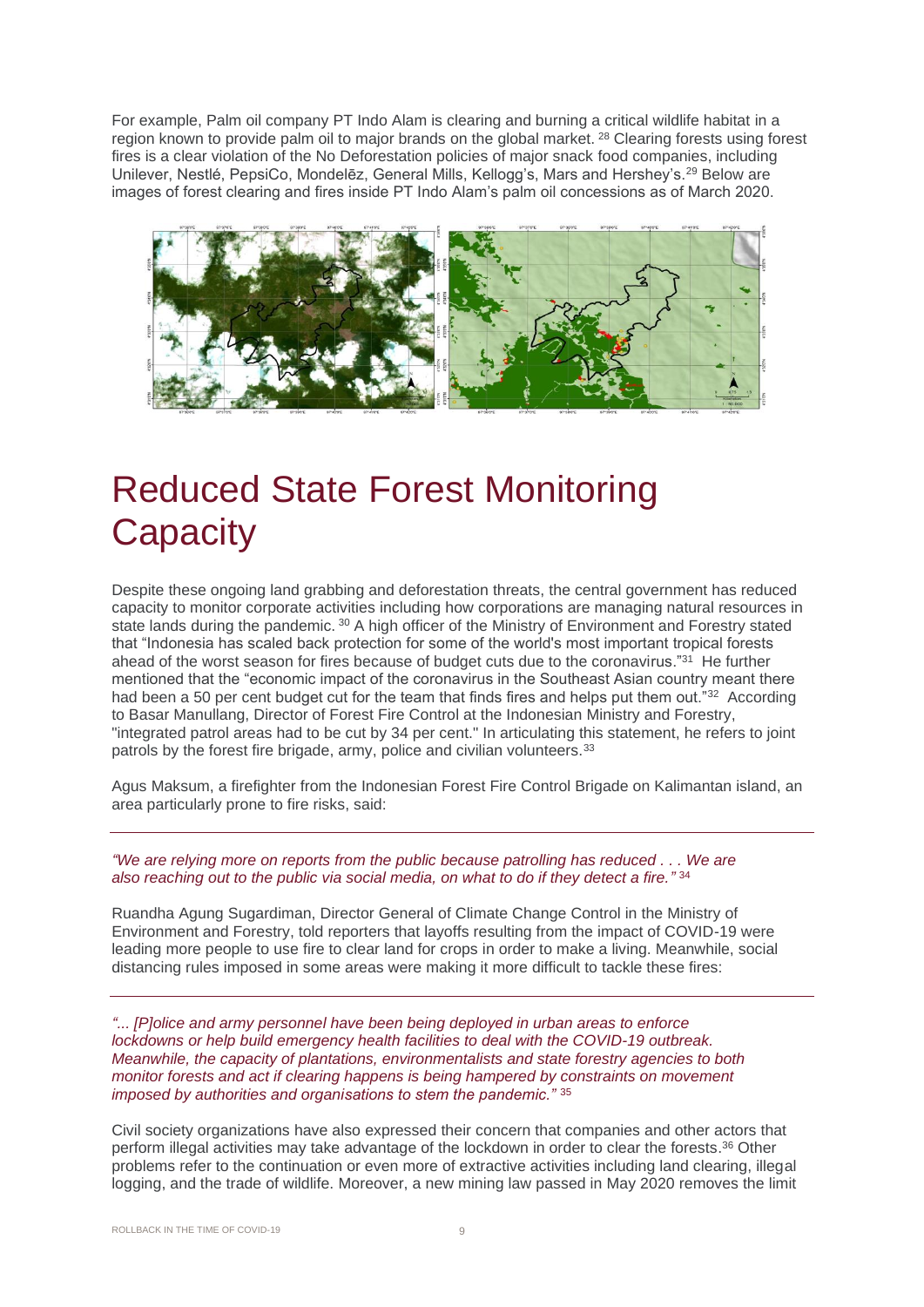on the size of mining operations that can operate under a single mining permit. Additionally, the new law allows contract holders to automatically renew their permits two more times for 20 years. Mines under a single permit were previously capped at 15,000 hectares and the new mining law will allow these mines to expand without applying for a new mining permit, which will further contribute to deforestation.<sup>37</sup>

### Criminalisation of Land Rights Activists

At the same time, environmental activists and indigenous peoples' representatives continue to receive threats during the COVID-19 Pandemic. WALHI (the National Forum on Environment), an umbrella organization of more than 400 environmental organizations reported that more than 10 environmental activists and representatives of indigenous peoples and local communities from various places in Indonesia (East Kalimantan, Central Kalimantan, Jakarta, Yogyakarta, East Nusa Tenggara, South Sulawesi, East Java, Jambi, South Sumatra) have been arrested during the COVID-19 pandemic. 38

One case of criminalisation of indigenous leaders happened in Central Kalimantan. Authorities arrested Effendi Buhing, leader of the community of Laman Kinipan in Lamandau district, over a land dispute that has been going on for years between the palm oil company PT Sawit Mandiri Lestari (SML) and indigenous community members. The Laman Kinipan community was expelled from their land in Lamandau regency in 2018 as SML claimed to have obtained permits to manage around 19,000 hectares of the land. <sup>39</sup> In a statement to the Jakarta Post, the National Committee on Agrarian Reform (KNPA) said that at least six of the community members had faced arrest, including Effendi, and that tensions have recently escalated again in August 2020:

*"Today we witness again the criminalisation of a Laman Kinipan public figure who has been struggling to defend and protect his customary land from eviction, [while company security forces have been deployed to] end the indigenous community's fight over their land."* <sup>40</sup>

These instances of criminalisation during the pandemic are part of an ongoing threat to indigenous rights. According to a report of the National Human Rights Commission, agrarian conflicts in the last five years have escalated 80 percent and there have been 1,653 reported cases. The most complained about institutions are the police, followed by corporations, both state-owned/regionalowned enterprises and private sector, and local governments.<sup>41</sup>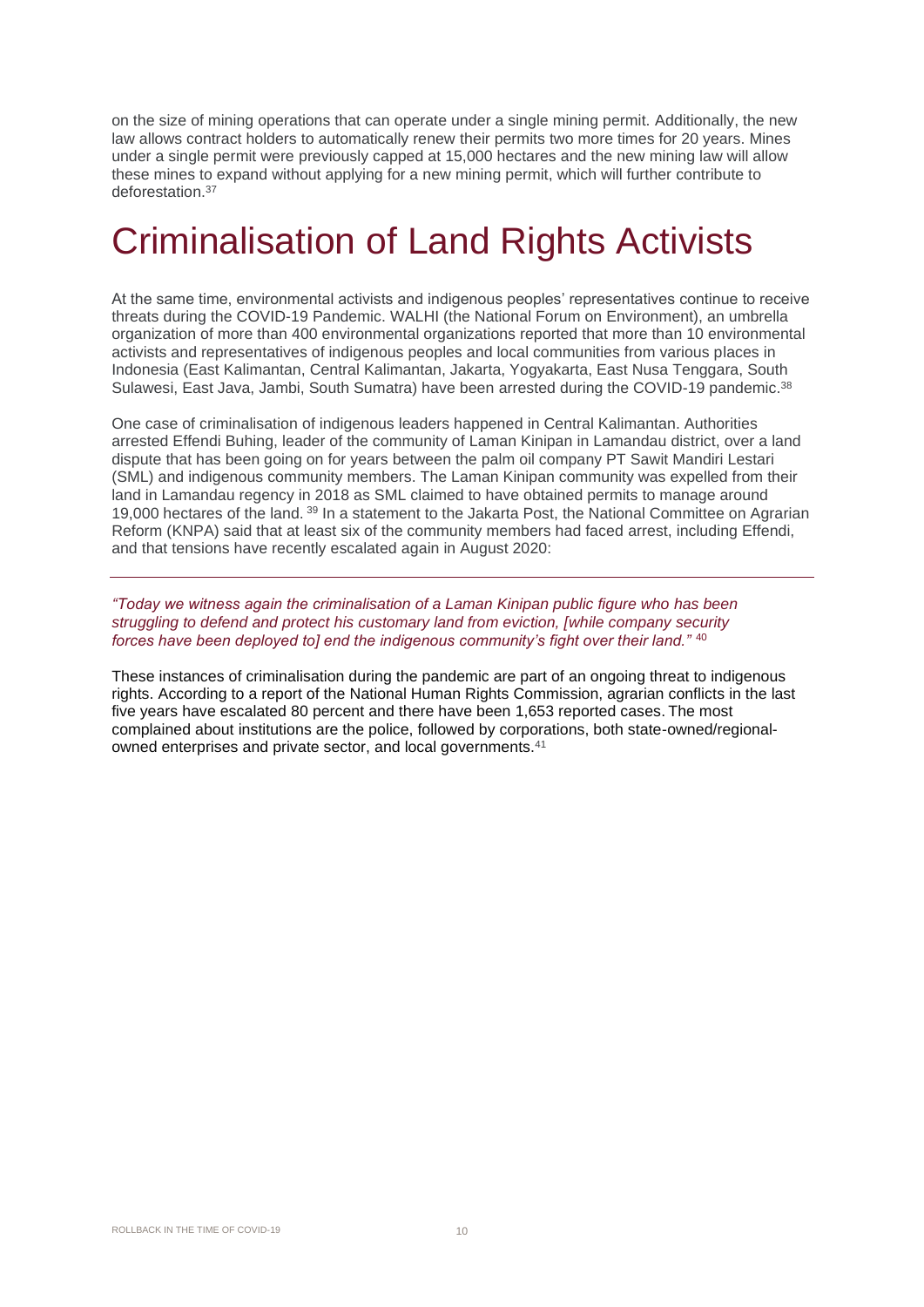#### Criminalisation of land rights activists in Sumatra, Indonesia



Maswan of the Sungai Landai Mandiri Farmer Group shows a photo of her farmland in the conflict area. Photo: Elviza Diana / **Mongabay** 

In September 2020, in the midst of the ongoing pandemic, conflicts reared up again between the pulp and paper company PT Wira Karya Sakti (WKS) and farmers who claim that the company is intruding upon customary land in Jambi, Sumatra, Indonesia. This dispute dates back to 2007 and resulted in WKS security officials killing a farmer protestor in 2015.

According to reports by the Consortium for Agrarian Reform (KPA) in Jambi, PT WKS has now started to bulldoze farmland and evict farmers again, despite an agreement between the farmers and the company that the company would suspend activity in conflict locations and respect previous delineations of farmland.

"PT WKS conducted the eviction of farmers' huts and gardens. This was met with resistance from 45 mothers," said Fran Dodi, the Regional Coordinator of the KPA.<sup>42</sup> Dodi states that it is "clear that the company has violated the agreement," since some of the evicted farmers have legal deeds to their lands.<sup>43</sup>

The company has increased security of the area, and three farmers have already received police summonses that allege security disturbances, a worrying indication of the government's determination to use criminal prosecution as a form of intimidation.

*"The company uses village officials to suppress these farmers as well. They lure and scare farmers from farming on the site. But [the farmers] have no choice, it's their land."* - Martamis, Chairman of the Tebo Farmers Union, Jambi, Sumatra, Indonesia<sup>44</sup>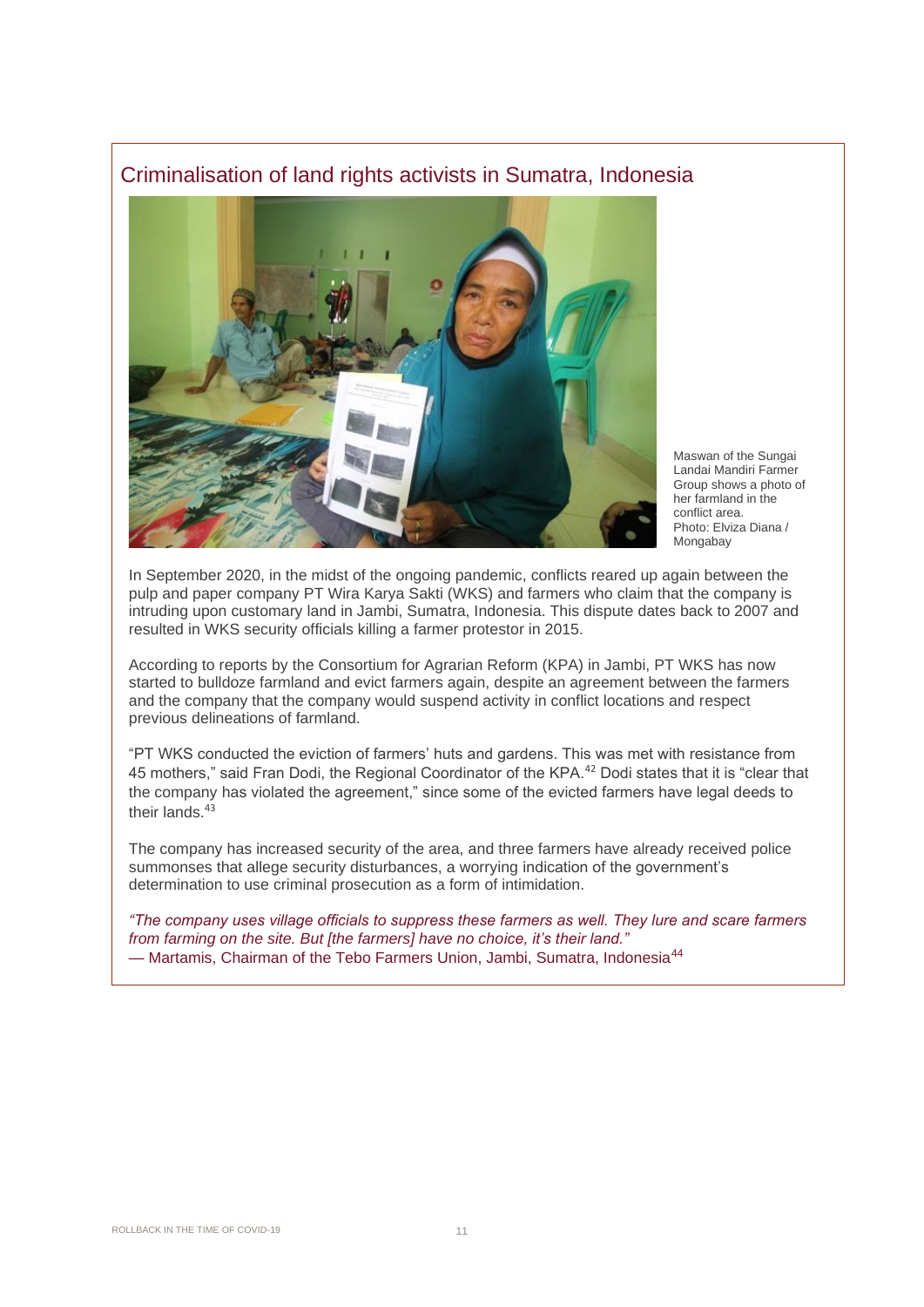### The Omnibus Law on Job Creation: A Crisis for Indonesian Forests and Indigenous Peoples

*"The exaggerated worship of large-scale investment all this time has proven to be very harmful to indigenous peoples. The result is that indigenous territories are grabbed and permission is granted for investment by the forestry, plantation/farming, mining, and other sectors."*

— Rukka Sombolinggi, AMAN, Indonesia

With the COVID-19 pandemic still heavily present in multiple regions of Indonesia and vulnerable communities bearing the brunt of its effects, the government should be giving utmost attention to slowing the spread of the virus. Instead, the reality is that despite the pandemic, the government is placing a lot of focus on boosting the economy, which has been damaged by the pandemic, through investment.

The government is seeking to achieve this through the Omnibus Law on Job Creation which was approved by the House of Representatives (DPR) and the government on October 5th, 2020. The Omnibus Law on Job Creation (often referred to as either the "Omnibus Law" or the "Job Creation Law," hereafter the Job Creation Law) is a law that was drafted with the goal of making it easier for investors and corporations to conduct business in Indonesia. Government officers have argued that this Law will save the country's economy, considering that it shrank by 5.32 percent in the second quarter this year, the worst since 1999, as all components of economic activity slowed. <sup>45</sup> The Head of the Fiscal Policy Agency within the Ministry of Finance, Febrio Kacaribu has stated that the Job Creation Law is an asset to push for economic recovery in the upcoming year of 2021:

*"Indonesia's economic growth is under a considerable pressure due to the COVID-19 pandemic . . . [T]he Job Creation Law can encourage investment to flow rapidly into the country. With this, more companies will be opened in Indonesia and this will encourage the creation of jobs."* <sup>46</sup>

The Omnibus Law on Job Creation attempts to compile and integrate 76 laws, in order to overcome duplications and contradictions between them which were perceived to be hindering private sector permitting and investment.<sup>47</sup> The aim of the Omnibus Law is to streamline permitting and licensegranting procedures to make it easier for businesses to get permission to operate and thereby facilitate citizens' access to the workforce and contribute to economic growth.<sup>48</sup> Director of Wages of the Ministry of Workforce and Transmigration, Dinar Titus Jogaswitani, conveyed that there are several consequences if the Omnibus Law is not executed immediately. One of the consequences is that employers will move to another country that is more competitive.<sup>49</sup>

Despite the noble-sounding goal of this law, there was considerable pushback against the discussion and approval of this law both in the DPR and the government due to the procedure and contested elements of the law containing several issues. One concern is that discussions continued to occur despite Indonesia still fighting against COVID-19.<sup>50</sup> An economist at the Institute for Development of Economics and Finance (INDEF) in Indonesia, Bhima Yudhistiara Adhinegara, said, "There will be investors, but they'll be dirty investors. Investors who have higher environmental standards will not like investing in Indonesia because they will face pushback not just in Indonesia, but also in their home countries."<sup>51</sup> Executive Director of Walhi, Nur Hidayati, articulated that the Omnibus Law on Job Creation will intensify the environmental crisis, as it represents a picture of President Jokowi's poor commitment towards environmental protections.52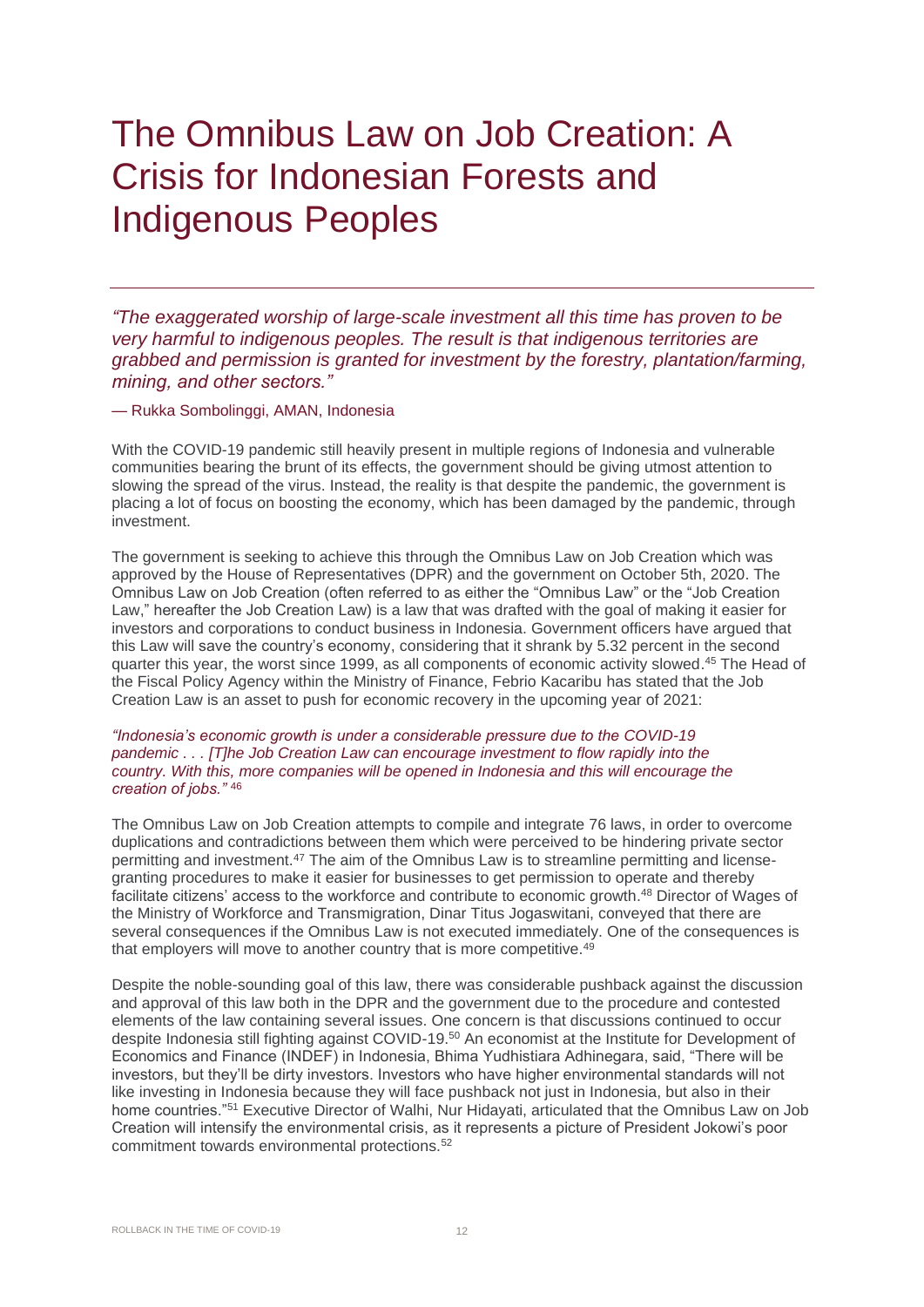A member of the Democratic Party Faction, Irwan, questioned why the government and the DPR was in a rush to approve the Bill. "Why is this being rushed, chairman, the people are wondering?" he asked in the plenary session before the Bill was approved. The Bill was approved despite protests from many different groups. 53

The road to the approval of this Law was also criticized for not being transparent and threatening the integrity of democratic processes. It has also been criticized for taking advantage of the pandemic to rush the approval. The COVID-19 pandemic has reduced capacity of Indonesian civil society to monitor policy changes, especially the ones that happened rapidly and not transparently such as the Job Creation Bill. Indonesian civil society organizations were left out of discussions of the DPR. They were also ignored despite their protests receiving support from a wide range of different sectors and actors that stated their disapproval of the Bill continuously and loudly.

As a response to this non-transparent process, a number of civil society group organizations refused to attend the invitation of the President's Staff Office (KSP) to discuss the Omnibus Law Bill on Job Creation. Dewi Kartika, Secretary General for the Consortium of Agrarian Reform (KPA), stated that the Job Creation Bill deviated from the promises of the government to conduct agrarian reform. Dewi also asserts that KPA rejects the entirety of the Omnibus Law.<sup>54</sup> Asfinawati, Head of the Indonesian Legal Aid Foundation (YLBHI), questions the manner in which the government invited civil society groups considering that the draft of the Job Creation Bill had already been submitted to the House of Representatives [DPR] on February 12th. Asfinawati also questioned the reason why the draft had been hidden before it was sent to the DPR.

Despite this initial invitation in March extended to civil society groups to participate in the discussions, when the DPR held an online meeting to discuss the Omnibus Law on Job Creation, it excluded several civil society groups that attempted to join.<sup>55</sup>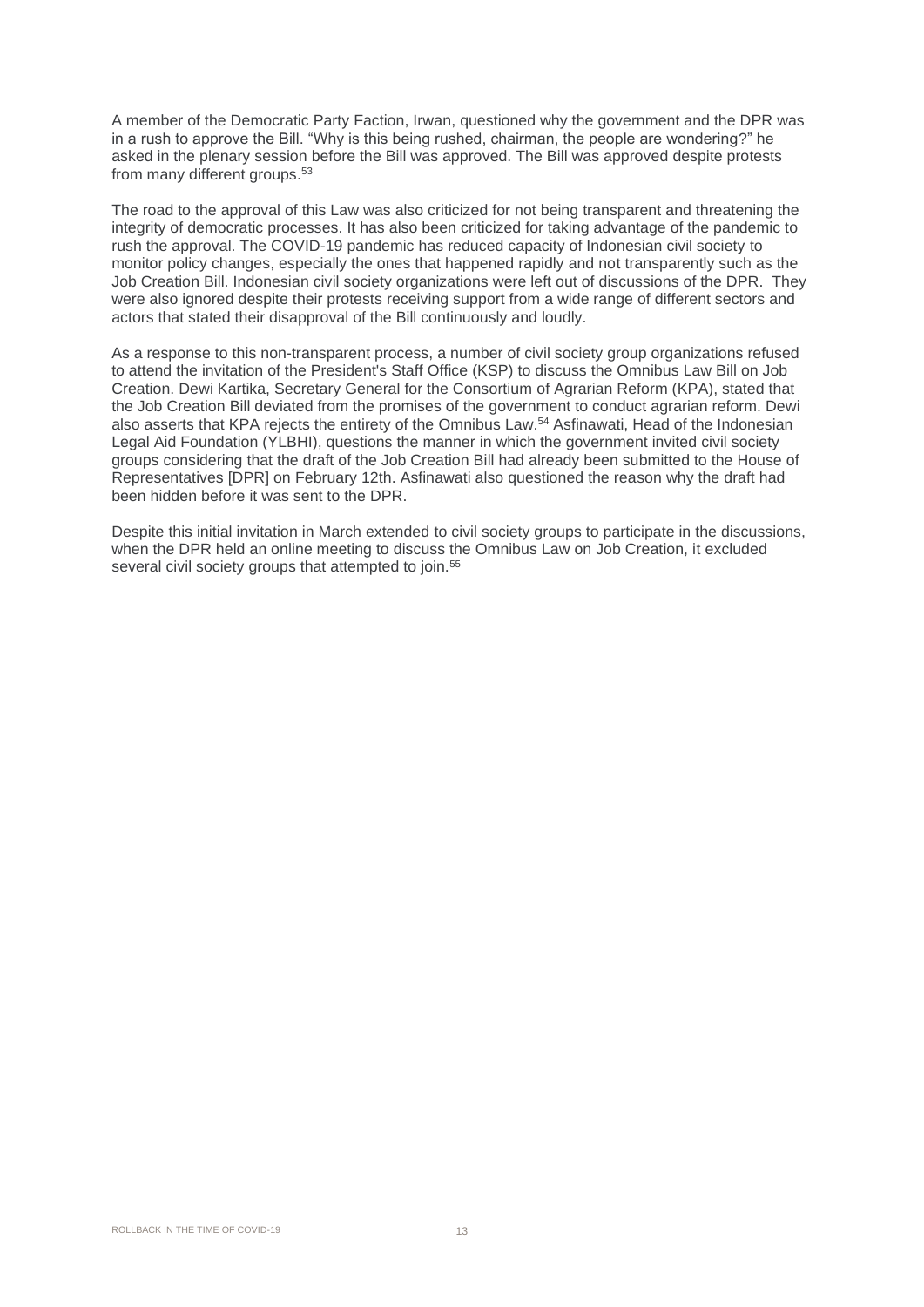Preventing indigenous peoples from participating in legislative decisionmaking processes



Omnibus law protests 2020 in Padang, Indonesia. Credit: Wikimedia Commons, Creative Commons

In one egregious illustration of the Indonesian government actively preventing indigenous peoples' contribution to decision-making processes during COVID-19, Tommy Indriadi from the Indigenous Peoples Alliance of the Archipelago (AMAN) reported that he was kicked out of an online deliberation process on the Omnibus Job Creation Law, which was hosted on Zoom in April 2020 by the Indonesian House of Representatives (DPR). Indriadi claims he was then deliberately blocked from re-joining the call, despite the DPR's promise that the Zoom call was open for public comment.<sup>56</sup>

According to a recent submission by AMAN and other indigenous peoples organizations to the Committee on the Elimination of Racial Discrimination (CERD), this suppression of public participation violates the state's obligation to obtain free, prior, and informed consent from indigenous peoples, who will be directly impacted by many of the Law's provisions. This raises questions about the legality of the DPR's Omnibus Law drafting process.<sup>57</sup> Article 96, Clause 4 in Law No. 12/2011 states that bills must be easily accessed by the people<sup>58</sup>.

*"This means the people, in general, are expected not to participate in the draft bill's deliberation, which actually will heavily impact the public. This shows that public participation is merely a formality."*

— Asep Komarudin, Greenpeace, Jakarta, Indonesia<sup>59</sup>

The National Committee for Human Rights (Komnas HAM) also expressed its concerns regarding the Bill and, in August, advised President Jokowi and the DPR to postpone the discussion and approval of the Bill. <sup>60</sup> The Indonesian Constitution recognises the rights of indigenous peoples (*masyarakat hukum adat*) "so long as they still exist." In February 2020, Wahyubinatara Fernandez, Advocacy Manager of the Young Indonesian Foresters organization (RMI) said the following about the Bill:

*"The idea of this Bill is to create employment by opening the door for investment as widely as possible. What we've seen from reading it article by article, is that this Bill is actually eliminating traditional forms of work that are present in indigenous communities . . . Indigenous peoples to this day still experience difficulty when dealing with land claims. If this Bill is approved, it will become even more difficult for them."* 61

Era Purnama Sari, Deputy Chair of Advocacy at the Indonesian Legal Aid Foundation (YLBHI), states that although there are forms of protection for indigenous peoples within individual laws, they are not synchronized when the laws are seen together:

*"Within the Law on Forestry, for example, there is a provision that erases criminal reasons [alasan pidana] towards indigenous peoples. When the individuals who chop wood are*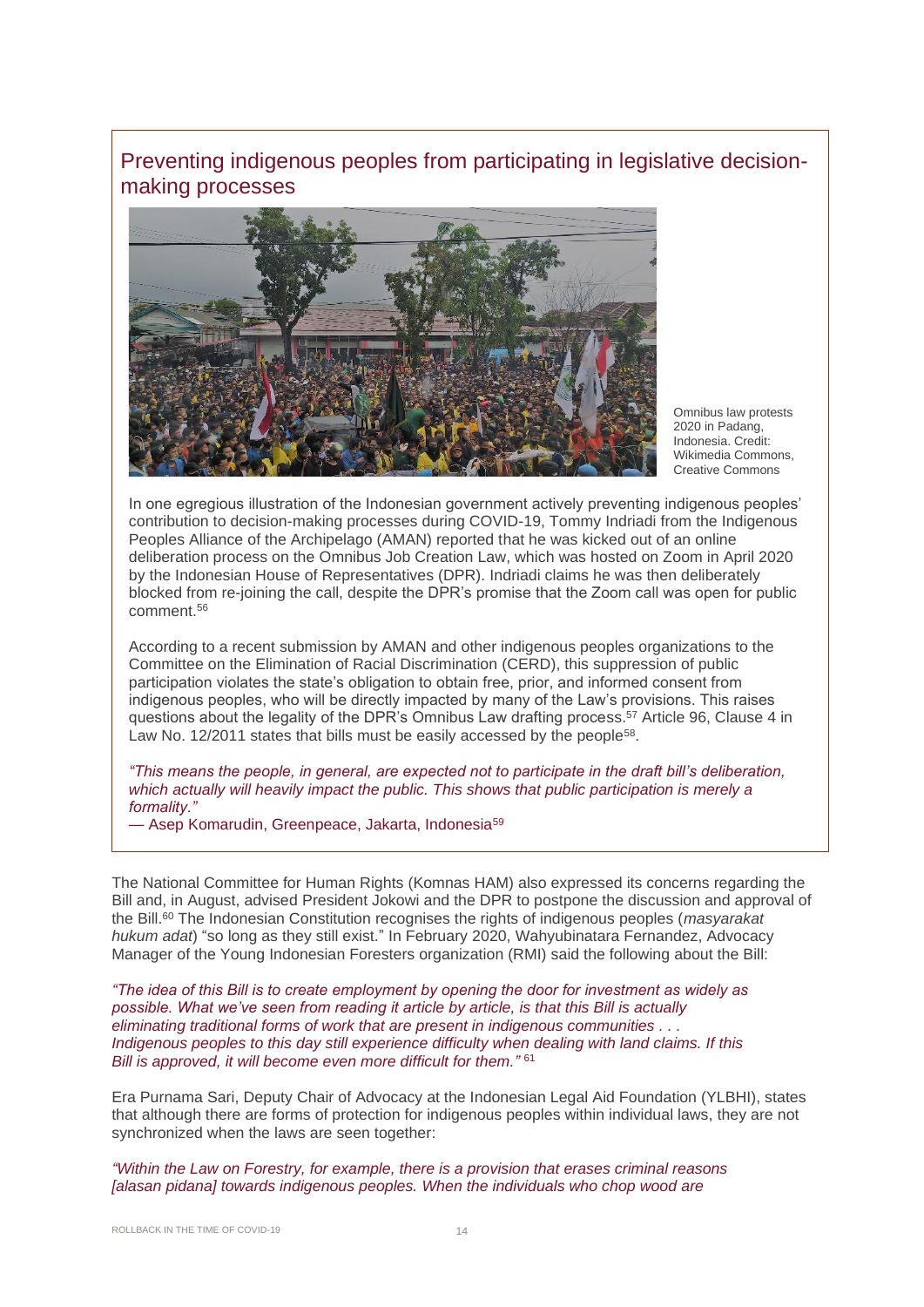*indigenous peoples, she said, they cannot be convicted of a crime. Unfortunately, this provision does not apply in the Law on Plantations [Perkebunan], the Law on Geothermal Energy, the Law on Mining. Therefore, recognition and protection of indigenous peoples is very partial with varying quality [from one law to another]. Hence, there needs to be one law that is binding, which is the Indigenous Peoples Law. A specific law that regulates indigenous peoples' [affairs] such that criminalisation can be minimalized."* <sup>62</sup>

The focus on investment and boosting the economy at the expense of indigenous peoples reflects the government's ignorance of the contributions that indigenous communities make towards the national economy. M. Arman, Director of Legal Policy Advocacy and Human Rights of AMAN, refers to a study conducted by AMAN with Bogor Agricultural Institute (IPB), University of Indonesia, and University of Padjajaran to illustrate this important contribution:

*"The 2018 research shows that the economic value of natural resource management in six customary territories produces Rp 159.21 billion per year, and environmental service value (nilai jasa lingkungan) as much as Rp 170.77 billion per year. This is evidence that indigenous peoples can drive the economy in their region."* <sup>63</sup>

The "simplification" of licensing is deemed worrisome on several accounts. Mufti F. Barri, manager of Campaign & Advocacy FWI explained:

*"One of the articles that we deem to be harmful is the one related to the environmental license or AMDAL. Previously, in Article 40 clause 1 of Law No. 32 of the year 2009 regarding Protection and Management of the Environment states that having an environmental permit is a requirement to obtain a permit to conduct business activities. But the fact is that in the Omnibus Law on Job Creation, Article 40 on environmental permits is erased and replaced with approval from the government. This is very dangerous, because it gives a red carpet to investors and allows the flow of investment to widen even further in Indonesia."* <sup>64</sup>

This focus on increasing investment to help recover the economy that began to contract due to the pandemic feels a little misplaced, according to economists. Instead of placing heavy emphasis on investment for economic recovery, economists assess that focusing on handling the pandemic will provide better avenues for economic recovery.<sup>65</sup>

The Law also introduces concepts similar to colonial assertions over untitled lands or "nobody's land," which facilitates the approval process for granting permits to extractive industries on these lands and, thus, undermines indigenous peoples' customary land rights, which the government has delayed recognising. 66

A report written by ICEL (Indonesian Centre for Environmental Law) points out the carelessness that characterizes the manuscript of the law. According to ICEL texts have been carelessly edited for example with only the partial deletion of references to Environmental Approvals which in some places is deleted and in other parts of the law not so. The result is a lack of clarity about whether such approvals are still needed or not.<sup>67</sup>

The Omnibus Law on Job Creation changed several previous laws and weakened pre-existing protections of the environment, forests, and the rights of local communities. Some of the key changes are summarized below:

| <b>Omnibus Law Provision</b>                                                                                          | Changes to Environmental and Indigenous Rights Protections                                                                                                                                                                                                                                                                                                                                                                |
|-----------------------------------------------------------------------------------------------------------------------|---------------------------------------------------------------------------------------------------------------------------------------------------------------------------------------------------------------------------------------------------------------------------------------------------------------------------------------------------------------------------------------------------------------------------|
| Article 40 clause 1 of Law<br>No. 32 of the year 2009<br>regarding Protection and<br>Management of the<br>Environment | Indonesian law previously stated that an environmental permit is a<br>requirement to obtain permission to conduct business activities. In<br>the Omnibus Law on Job Creation, Article 40 on environmental<br>permits are erased and replaced with approval from the<br>government. This is very dangerous, because it gives a red carpet<br>to investors without clear criteria for oversight in Indonesia. <sup>68</sup> |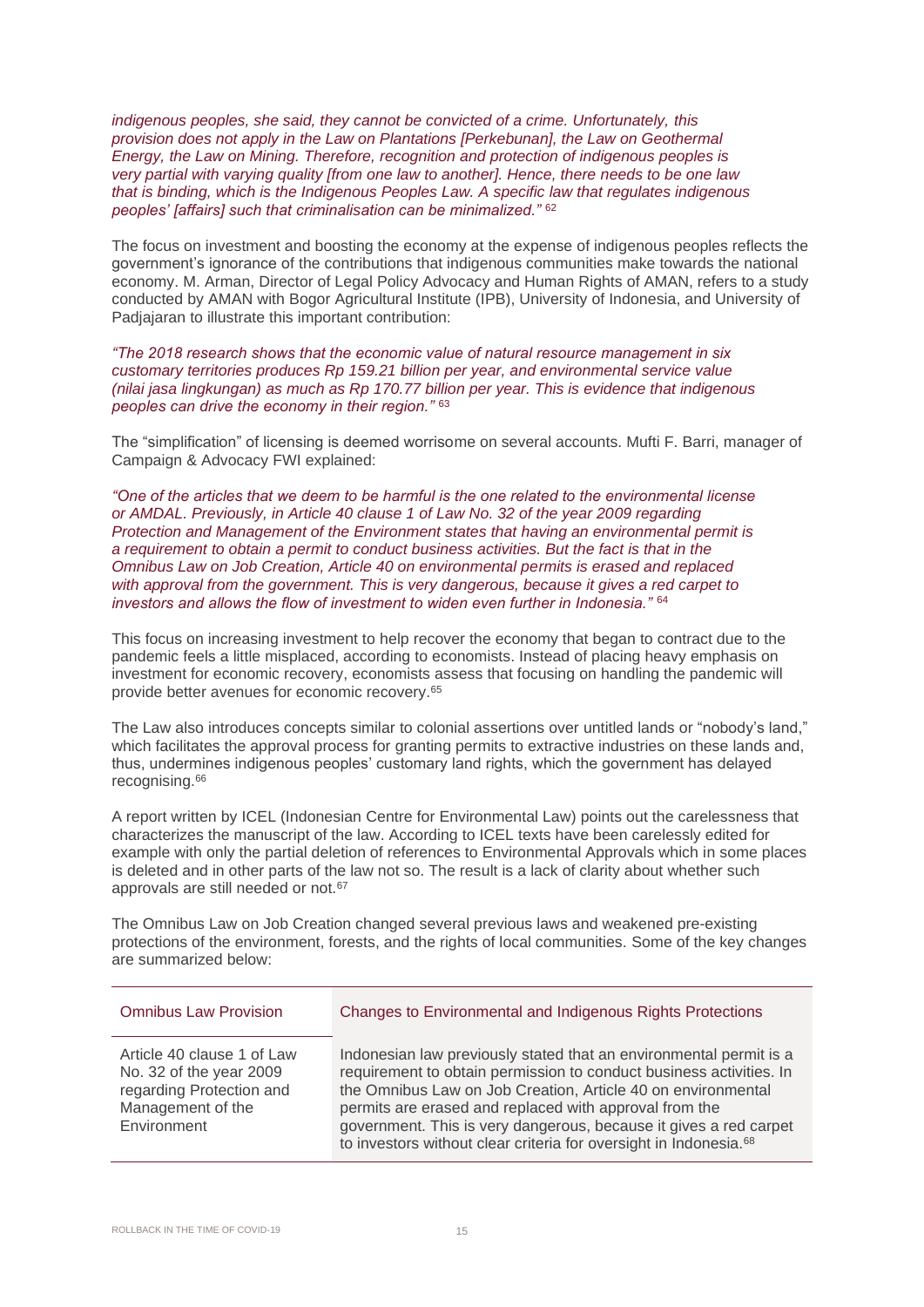| Article 24 of Law No.<br>32/2009 regarding<br><b>Environmental Protection</b><br>and Management or<br><b>Environmental Approval</b> | The original law states that the Environmental Impact Assessment<br>(AMDAL) is the basis for determining the ruling of environmental<br>feasibility. <sup>69</sup> In the Job Creation Law, this article is changed to be<br>that the AMDAL is no longer the sole basis for determining that a<br>business or an activity is approved through environmental<br>feasibility. Rather, the AMDAL becomes the basis for an<br>environmental feasibility test that will be conducted by a team<br>comprising the Central Government, the Regional Government,<br>and a certified expert. The final ruling on the environmental<br>feasibility of a business or an activity will lie within the Central or<br>Regional Government based on the results of this test. Additionally,<br>there is no participation of local communities within the Central<br>Government Feasibility Test Agency which was previously involved<br>in the AMDAL Review Commission. This reduces the space for<br>meaningful participation with local communities. <sup>70</sup> This change then<br>places an emphasis on the heavy hand of the Central Government<br>in making decisions regarding how land and forests are used. <sup>71</sup> |
|-------------------------------------------------------------------------------------------------------------------------------------|------------------------------------------------------------------------------------------------------------------------------------------------------------------------------------------------------------------------------------------------------------------------------------------------------------------------------------------------------------------------------------------------------------------------------------------------------------------------------------------------------------------------------------------------------------------------------------------------------------------------------------------------------------------------------------------------------------------------------------------------------------------------------------------------------------------------------------------------------------------------------------------------------------------------------------------------------------------------------------------------------------------------------------------------------------------------------------------------------------------------------------------------------------------------------------------------------------------------|
| Article 69 of Law No 32/2009<br>regarding Protection and<br>Management of the<br>Environment                                        | The original article, clause 1. h. stated that it is forbidden to clear<br>land by burning and clause 2. states that clause 1.h. should be<br>implemented by paying serious attention to local wisdom in<br>respective regions. In the Job Creation Law, clause 2 is erased.<br>The removal of clause 2 which excludes local practices from the<br>prohibition of open land burning, has the potential to criminalise<br>traditional farming. It also has the potential to shift the burden of<br>legal responsibility from large corporations (that have legal teams<br>to fight allegations of forest and land burning) to individual<br>traditional farmers (who do not have such a team). <sup>72</sup>                                                                                                                                                                                                                                                                                                                                                                                                                                                                                                            |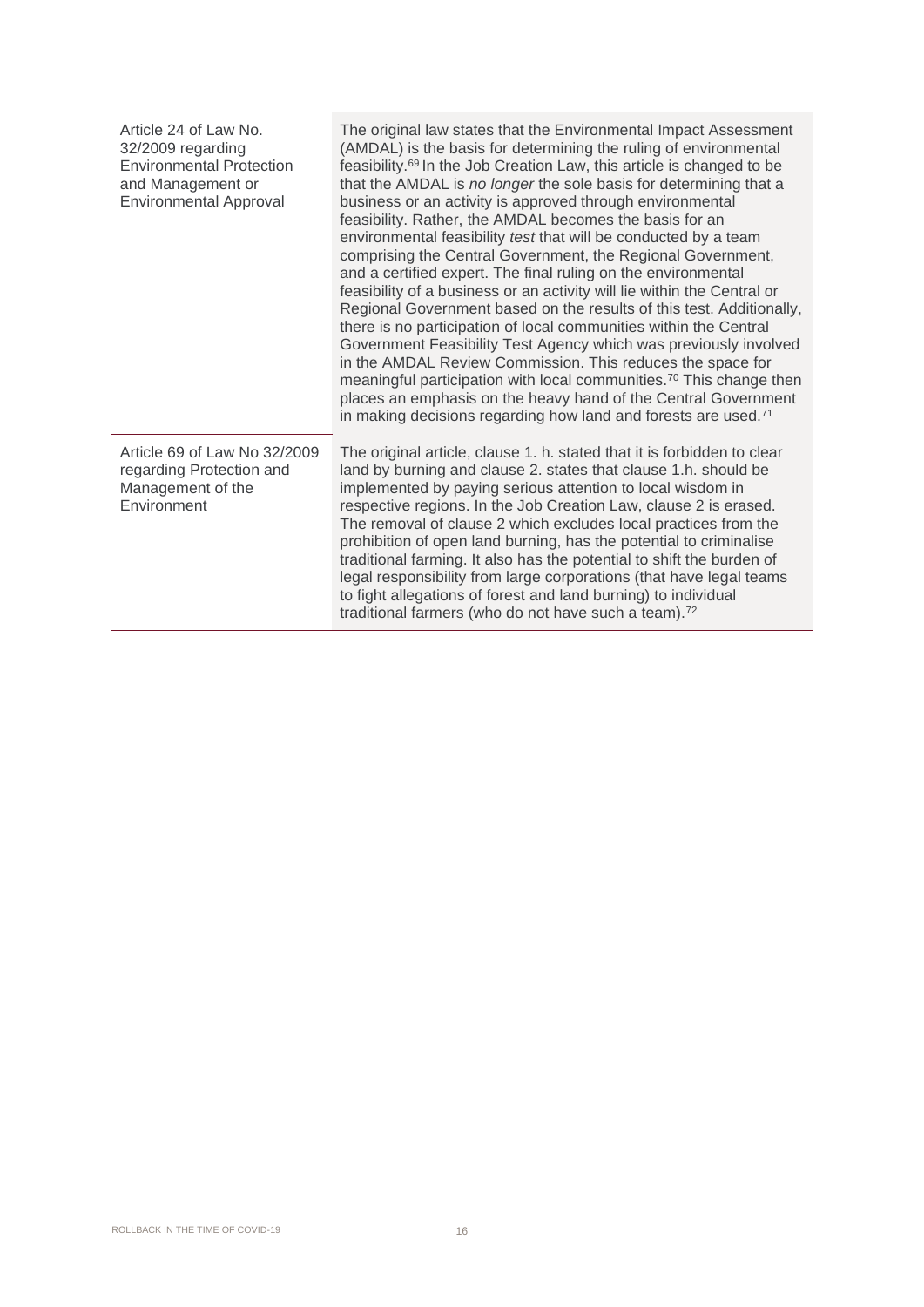| Article 18 on forest integrity                                                            | The Job Creation Law erases the clause that forest regions must<br>be maintained within at least 30% of the area of river basins and/or<br>the edge of an island with a proportional distribution. <sup>73</sup> The erasure<br>of this 30% minimum area will open the potential for extractive<br>industries to encroach further into forests as protected forest<br>regions no longer have to be of a certain size.                                                                                                                                                                                                                                                                                                                                                                                                                                                                                                                                                                                                                                                                                                                                                                                                                                                                                                             |
|-------------------------------------------------------------------------------------------|-----------------------------------------------------------------------------------------------------------------------------------------------------------------------------------------------------------------------------------------------------------------------------------------------------------------------------------------------------------------------------------------------------------------------------------------------------------------------------------------------------------------------------------------------------------------------------------------------------------------------------------------------------------------------------------------------------------------------------------------------------------------------------------------------------------------------------------------------------------------------------------------------------------------------------------------------------------------------------------------------------------------------------------------------------------------------------------------------------------------------------------------------------------------------------------------------------------------------------------------------------------------------------------------------------------------------------------|
| Article 50A of Law No.<br>41/1999 regarding Forestry                                      | This is a new article introduced in the Job Creation Law. It states<br>that if there is a violation of Article 50, which outlines several<br>prohibitions on environmental destruction and usage of the forest<br>that are deemed to be "unlawful," that is done by individuals or<br>communities that live within or near the forest area for at least five<br>years continuously, they are subject to administrative sanctions.<br>However, if the individual or community is registered in the forest<br>management policy or they have already received social or<br>customary sanctions, then they are exempt from being subject to<br>administrative sanctions. <sup>74</sup> This article initially seems to protect<br>indigenous communities from being subject to administrative<br>sanctions. However, indigenous communities are diverse in their<br>ways of living and not all of them are sedentary. The Orang Rimba,<br>as mentioned earlier, who are responding to the pandemic by<br>retreating deeper in the forest and who have a custom of moving<br>whenever members of the community pass away, are a nomadic<br>people. In an instance that a member of their community is deemed<br>to have violated Article 50, they cannot show "proof" that they have<br>been in the area for five years continuously. |
| Article 54 of Law No.18/2013<br>on the Prevention of the<br><b>Destruction of Forests</b> | The original article states that to implement the prevention and<br>eradication of destruction of forests, the President needs to<br>establish an institution/agency that is dedicated to these issues.<br>This institution should be directly under the President and is the<br>responsibility of the President. This Article is erased in the Job<br>Creation Law. <sup>75</sup>                                                                                                                                                                                                                                                                                                                                                                                                                                                                                                                                                                                                                                                                                                                                                                                                                                                                                                                                                |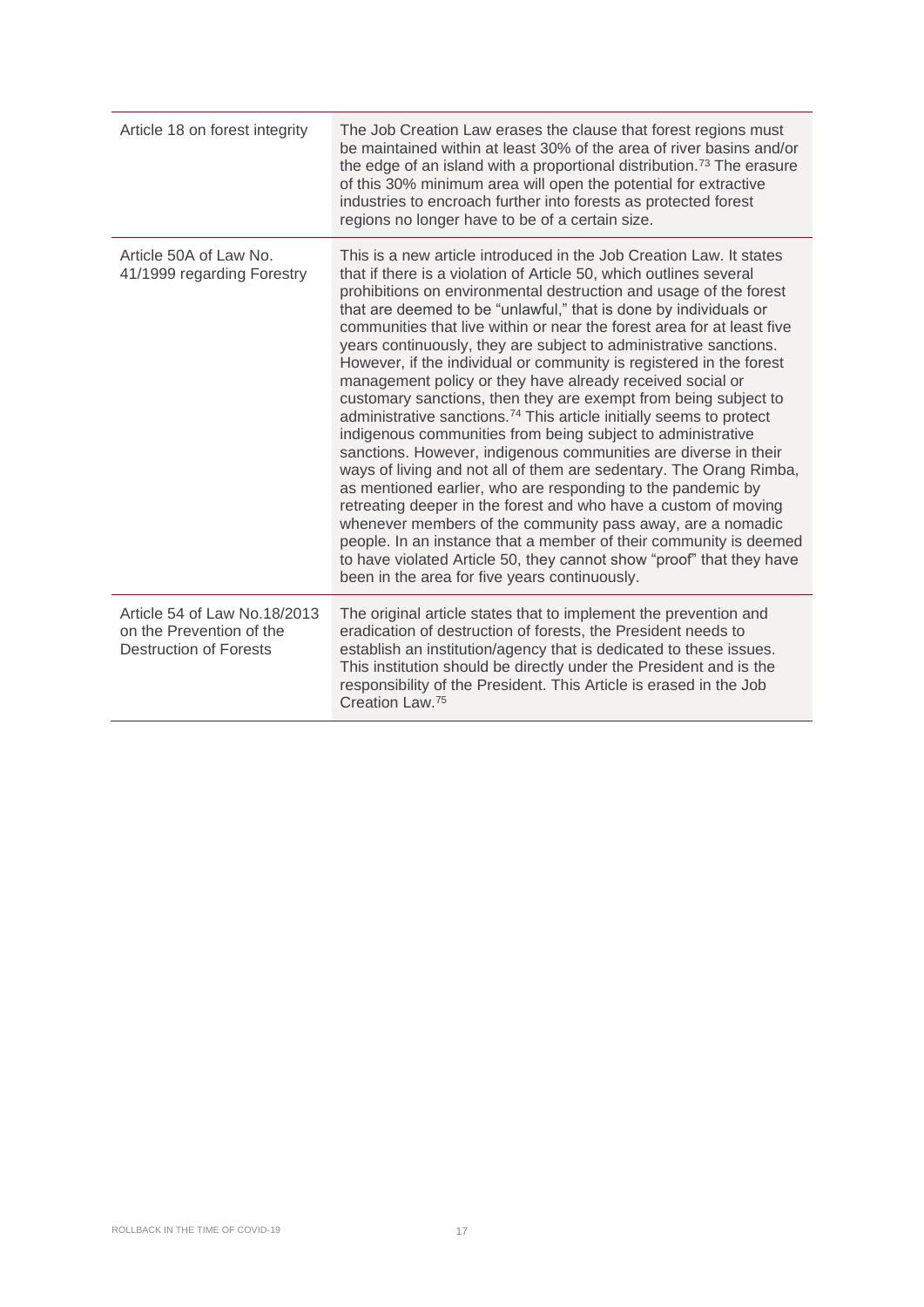### Criminalisation of Omnibus Law **Protestors**

The passage of the Omnibus Law has also been met with widespread protests, including by the AMAN, other Indonesian indigenous peoples' collectives, civil society organizations, student groups, and labour unions.<sup>76</sup> AMAN, in partnership with several other groups, has filed a request for urgent action with the United Nations Committee on the Elimination of Racial Discrimination (CERD), citing the Law's serious impact on indigenous peoples' land rights in Indonesia.<sup>77</sup>

These protests have prompted a harsh response from the government, including acts of violence. The Commission for Missing Persons and Victims of Violence (Kontras) reported that it received more than 1,500 complaints alleging violence by security officials after only three days of protests over the Omnibus Bill in Jakarta in early October 2020.<sup>78</sup>

### Major Risks and Countering Action

There are two major risks to indigenous peoples in Indonesia from the environmental and social rollbacks during Covid-19 pandemic. First is the risk of losing their customary lands and territories as well as their traditional livelihood, which will bring problems of food security and other basic needs fulfilment. Second is the risk of facing more ecological disasters such as landslides, flood, and forest fire hazards. Indigenous women, children and elders are more vulnerable in facing these two risks.

The most important action needed to counter environmental and social rollbacks during the Covid-19 Pandemic is to strengthen the capabilities of indigenous people at grassroots, regional/district and national levels. At grassroots level, AMAN has been encouraging its members to protect their customary lands and territories, while addressing food insecurity problems by collectively managing those lands. Indigenous women and youth are key players in this effort. At the regional/district level, AMAN has been working with progressive members of district governments and legislatures to collaboratively develop strategic efforts to protect the rights of indigenous peoples. At the national level, AMAN continues its collaborative advocacy with other civil society organizations.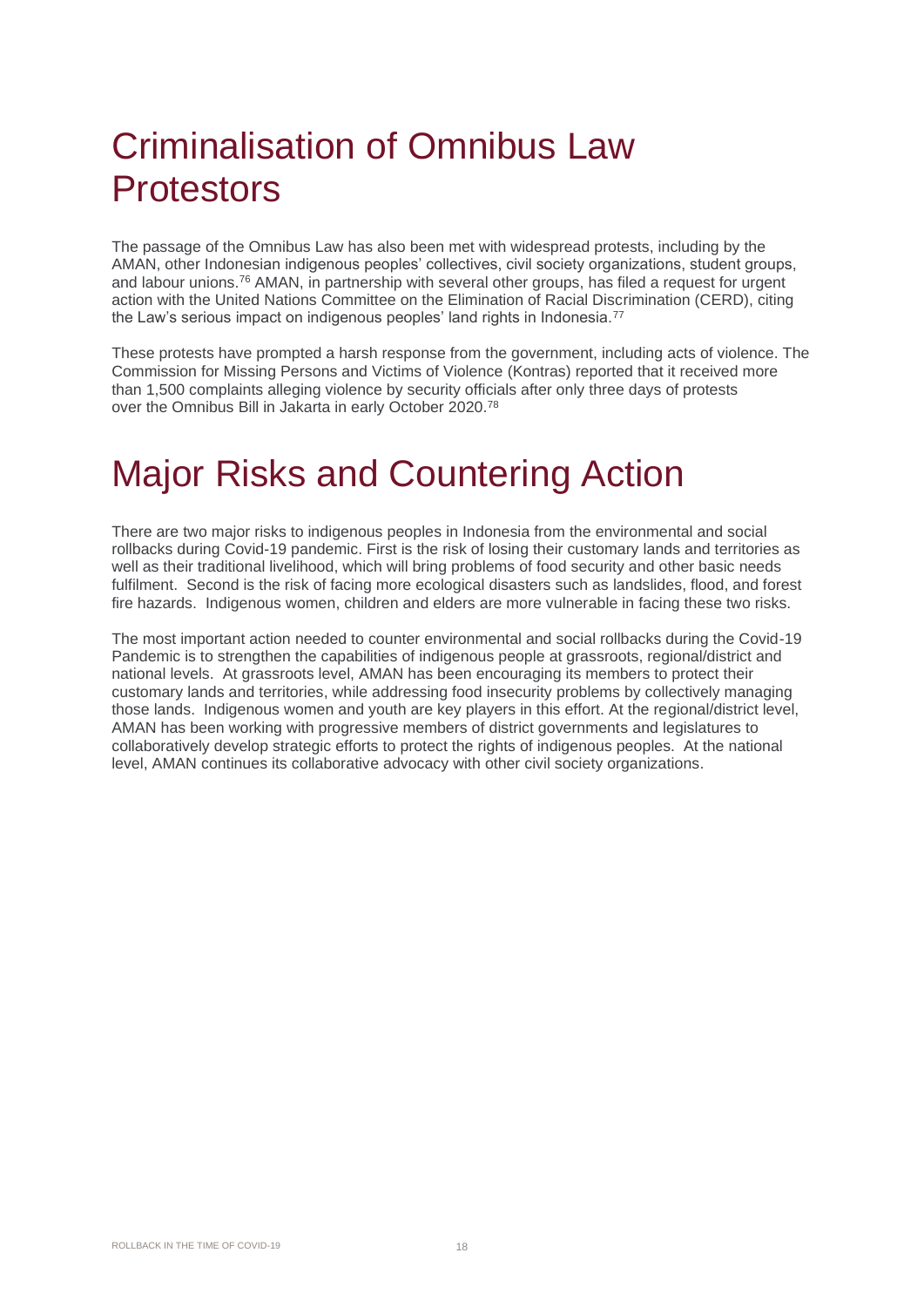### Recommendations

#### Recommendations for the National Government and Local Governments of Indonesia

- In addressing the COVID-19 pandemic, the national and local governments in Indonesia should pay more attention to indigenous peoples and local communities.
- National government should withdraw the Job Creation Law mainly as: a) the significant deregulation will have negative impacts on the environment, biodiversity, indigenous peoples and local communities; b) its enactment process was non-transparent and undemocratic and the rush to approve it has taken advantage of the COVID-19 pandemic.
- Considering that the recognition of the rights of indigenous peoples, including their rights to their lands and forest resources, is very critical for the livelihoods of women, men, youth, children, and all elements of indigenous peoples, the government must take urgent action to enact the Indigenous Peoples' Rights Bill.
- The national and local governments need to develop effective policy and program support for indigenous peoples and local communities, with particular attention to women, youth and children as well as vulnerable groups within indigenous communities.
- All processes of policy-making and program development by national and local governments of Indonesia during the COVID-19 pandemic must be implemented through adequate consultation with indigenous peoples to obtain their free, prior and informed consent.

#### Recommendations for National and Local Parliaments of Indonesia

- The National Parliament of Indonesia should take urgent action to enact the Indigenous Peoples' Rights Bill as part of the 2021 National Legislative Program.
- Local legislatures in Indonesia should develop local laws that support the recognition of the rights of indigenous peoples at the provincial and district levels.
- National and local parliaments of Indonesia should develop effective legislation that ensures the improvement of the quality of life of indigenous peoples and local communities, especially women, youth, children and vulnerable groups within these communities.
- All legislative processes carried out by national and local parliaments of Indonesia during the COVID-19 pandemic must be implemented through adequate consultation with indigenous peoples to obtain their free, prior and informed consent.

#### Recommendations for National and Local Civil Society Organizations of Indonesia

- Considering various limitations during the COVID-19 pandemic, national and local civil society organizations of Indonesia should find creative ways to continue and strengthen their supports for, and solidarity with, indigenous peoples, especially indigenous peoples and local communities whose lives depend on forest and land resources, during this difficult time.
- At the same time, national and local communities in Indonesia need to continue to strengthen their roles in monitoring policy-making processes and developing public awareness of these processes through various ways that apply health protocols to ensure that the policy-making process during the COVID-19 pandemic is conducted in transparent and democratic ways.

#### Recommendations for International Organisations

• International organisations should mobilize all possible support for indigenous peoples and local communities during the COVID-19 pandemic.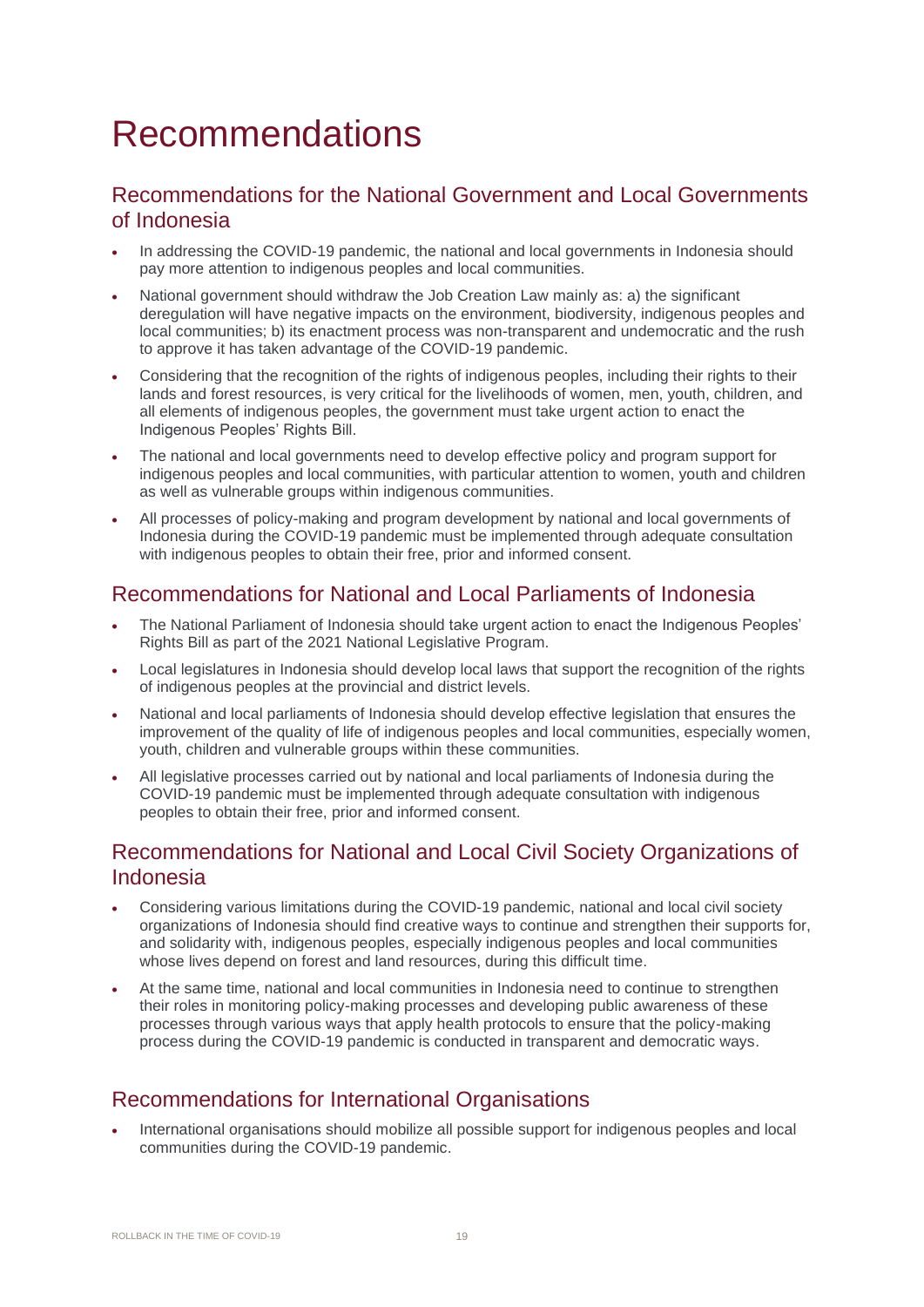- International advocacy groups need to continue their roles in policy advocacy, especially ones that focus on resource-related policies in Indonesia, such as the Job Creation Law and the revised Mining Law, that have an international dimension through international investments.
- UN agencies and relevant international organizations should build critical dialogues with the national government of Indonesia on policies that significantly deregulate control of forces impacting lands, forest resources, the environment, and the rights and livelihoods of indigenous peoples and local communities, including women, youth, children and vulnerable groups within these communities.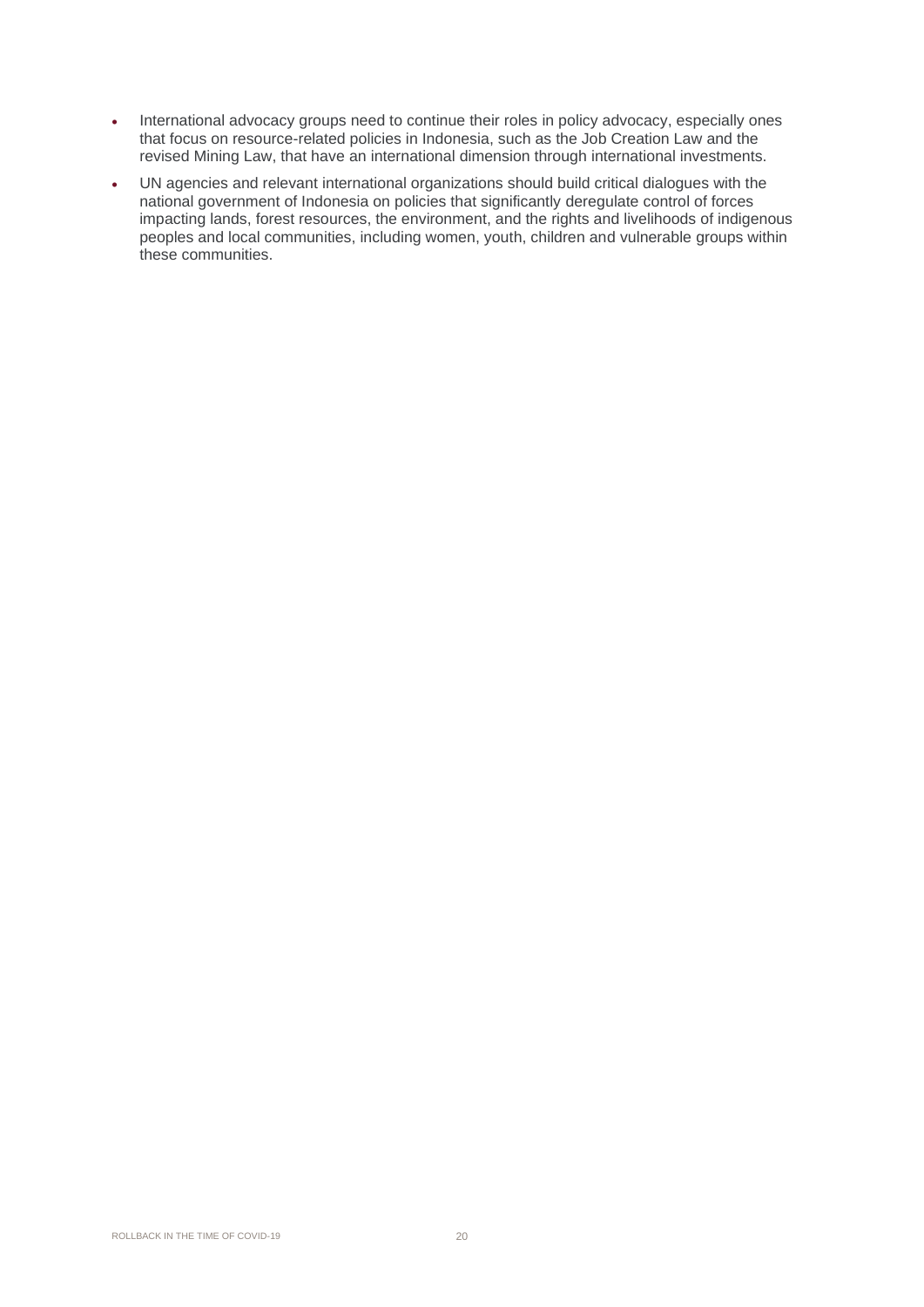# Methodology

In this report we focused on indigenous rights violations perpetuated by government action and inaction, by private corporate actors, and by powerful armed groups. Through reviewing academic journals, white papers, and media reports, we explored developments on a comprehensive range of issues relevant to forest communities, including:

- processes for corporate consultation and for obtaining consent from communities for projects affecting their lands and lives
- procedures for land-use change; national macroeconomic policies that favour expansion of agriculture or mining into indigenous territories; state tolerance of illegal activities in relevant territories
- state-sanctioned impunity for those undertaking illegal activities and violence; states' use of arrest and criminal prosecution of indigenous persons and defenders
- the ability of civil society to advocate against rollback
- effects of rollbacks on individuals and communities, including on specific groups
- effects of private actors on the environment.

By noting the patterns of these recently increasing encroachments, we aim to shed light on the particularly difficult and continuing challenges that indigenous peoples face in the context of the COVID-19 pandemic.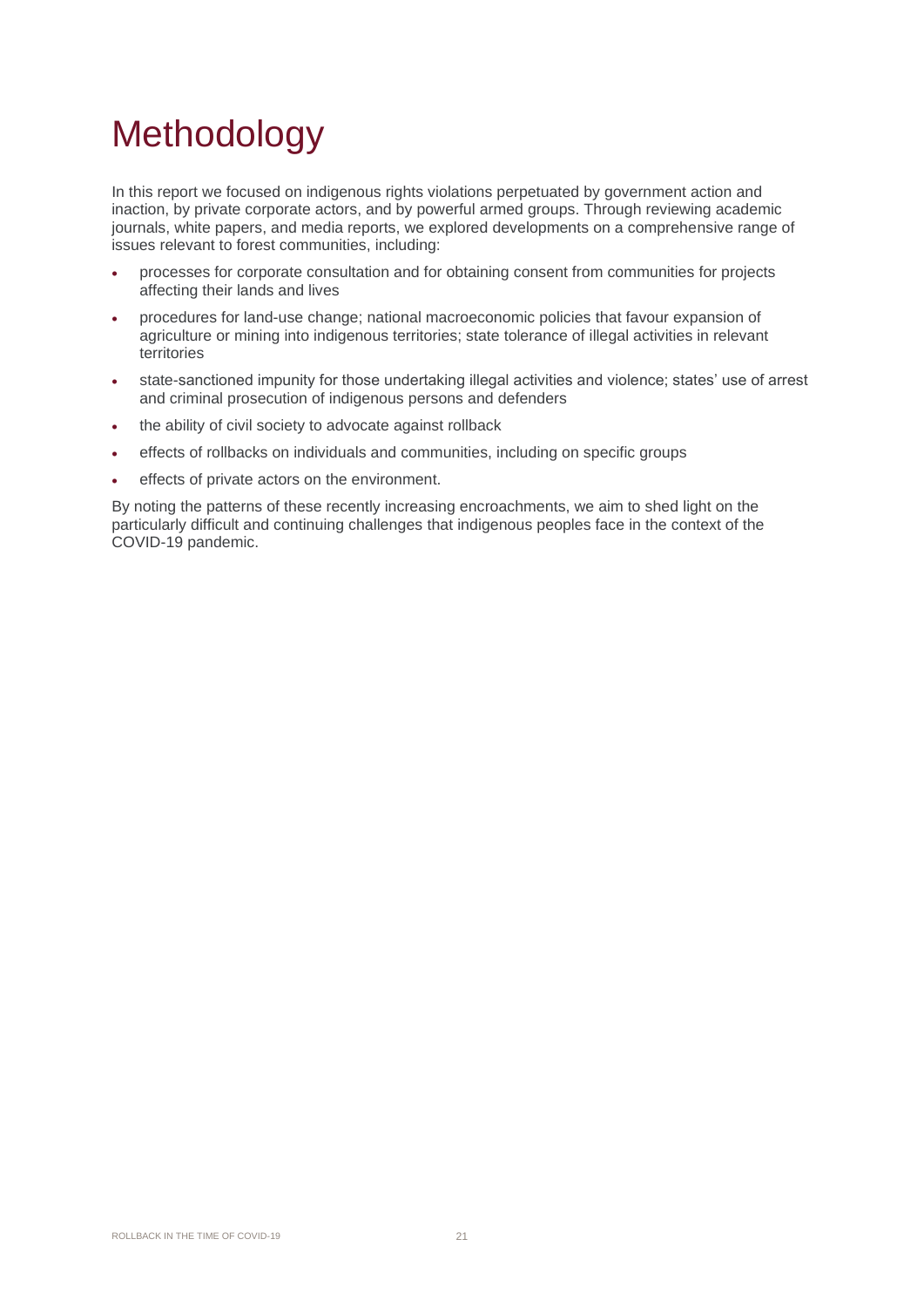7 *Id.*

<sup>8</sup> Mia Siscawati et al., "Overview of forest tenure reforms in Indonesia", Center for International Forestry Research (CIFOR), 2017.

9 *Id.*

<sup>10</sup> *Id.*

<sup>11</sup> Fidelis Eka Satriastanti, "After 75 years of independence, indigenous peoples in Indonesia still struggling for equality", The Conversation, August 15, 2020.

<sup>12</sup> World Bank, "Towards Indonesian Land Reforms: Challenges and Opportunities. A Review of the Land Sector (Forest and Non-forest) in Indonesia", Jakarta: World Bank, 2014.

13 Mia Siscawati et al., "Overview of forest tenure reforms in Indonesia", Center for International Forestry Research (CIFOR), 2017.

<sup>14</sup> Aliansi Masyarakat Adat Nusantara (AMAN) et al., "Request for consideration of the Situation of indigenous peoples in Indonesia under the United Nations Committee of the Elimination of Racial Discrimination's Urgent Action and Early Warning Procedure", CERD 102nd Session, October 2020.

<sup>15</sup> Lusia Arumingtyas, "Pandemi, Momentum bagi Negara Serius Lindungi Hak Masyarakat Adat", Mongabay, 2020, https://www.mongabay.co.id/2020/08/09/pandemi-momentum-bagi-negara-serius-lindungi-hak-masyarakat-adat/

<sup>16</sup> Della Syahni, "Cerita Perempuan Adat Hadapi Pandemi" Mongabay, 2020, https://www.mongabay.co.id/2020/08/09/ceritaperempuan-adat-hadapi-pandemi/

<sup>17</sup> Lusia Arumingtyas, "Pandemi, Momentum bagi Negara Serius Lindungi Hak Masyarakat Adat", Mongabay, 2020, https://www.mongabay.co.id/2020/08/09/pandemi-momentum-bagi-negara-serius-lindungi-hak-masyarakat-adat/ <sup>18</sup> Harry Jacques, "Sumatran forest people adapt ancient health rules for pandemic", Reuters, 2020,

https://uk.reuters.com/article/us-health-coronavirus-indonesia-forests/sumatran-forest-people-adapt-ancient-health-rules-forpandemic-idUSKBN23W00J

<sup>'ıs</sup> Diana Erika Nugraheny, "Selama Pandemi, YLBHI Catat 16 Kasus Dugaan Permpasan Tanah Masyarakat", Kompas, May 20, 2020.

<sup>20</sup> "KNPA Sebut Korporasi Kian Agresif Rebut Lahan di Masa Pandemi", CNN Indonesia, September 25, 2020, [https://www.cnnindonesia.com/nasional/20200924170552-20-550602/knpa-sebut-korporasi-kian-agresif-rebut-lahan-di-masa-](https://www.cnnindonesia.com/nasional/20200924170552-20-550602/knpa-sebut-korporasi-kian-agresif-rebut-lahan-di-masa-pandemi)

[pandemi.](https://www.cnnindonesia.com/nasional/20200924170552-20-550602/knpa-sebut-korporasi-kian-agresif-rebut-lahan-di-masa-pandemi)

<sup>21</sup> Ayat S Karokaro, "Ketika Wilayah Adat RakTergusur di Tengah Pandemi", Mongabay Indonesia, October 4, 2020. <sup>22</sup> *Id.*

<sup>23</sup> *Id.*

<sup>24</sup> Michael Taylor, "Deforestation risks rise as coronavirus hinders SE Asian protection," Reuters, March 26, 2020.

<sup>25</sup> Fathin Ungku & Bernadette Christina, "Coronavirus cuts force Indonesia to scale back forest protection", Reuters, June 25, 2020.

<sup>26</sup> "GLAD Forest Alerts", Global Land Analysis & Discovery, https://glad.umd.edu/dataset/glad-forest-alerts.

 $^{27}$  "500+ health professionals' open letter urges Indonesian govt action to prevent forest and land fires", Mighty Earth, [https://www.mightyearth.org/indonesia-deforestation-forest-fires-compound-covid-19-threat/.](https://www.mightyearth.org/indonesia-deforestation-forest-fires-compound-covid-19-threat/)

<sup>28</sup> "Exposed: Elephant Habitat in Leuser Ecosystem under Fresh Attack", RAN, May 4, 2020, [https://www.ran.org/leuser](https://www.ran.org/leuser-watch/elephant-habitat-under-fresh-attack/)watch/elephant-habitat-under-fresh-attack/

<sup>29</sup> "Exposed: Elephant Habitat in Leuser Ecosystem under Fresh Attack", RAN, May 4, 2020[, https://www.ran.org/leuser](https://www.ran.org/leuser-watch/elephant-habitat-under-fresh-attack/)[watch/elephant-habitat-under-fresh-attack/.](https://www.ran.org/leuser-watch/elephant-habitat-under-fresh-attack/) 

<sup>30</sup> Fathin Ungku & Bernadette Christina, "Coronavirus cuts force Indonesia to scale back forest protection", Reuters, June 25, 2020.

<sup>31</sup> *Id.*

<sup>32</sup> *Id.*

<sup>33</sup> *Id.*

<sup>34</sup> *Id.*

<sup>35</sup> Michael Taylor, "Deforestation risks rise as coronavirus hinders SE Asia protection", Thomson Reuters Foundation News, 2020, https://news.trust.org/item/20200326102213-ntsuv/

<sup>36</sup> *Id.*

 $^{37}$  Basten Gokkkon, "Indigenous Papuans initiate own lockdowns in face of COVID-19", Mongabay, April 6, 2020.

 $^\mathrm{38}$  Hans Nicholas Jong, "Land conflicts escalate with spread of COVID-19 in Indonesia", Mongabay, April 15, 2020.

<sup>39</sup> Ivany Atina Arbi, "Police arrest customary leader in Central Kalimantan over land dispute", Jakarta Post, Aug. 27, 2020. <sup>40</sup> *Id.*

<sup>41</sup> "Laporan Tahunan Komna HAM 2017", Komnas HAM, 2017,

[http://perpustakaan.bappenas.go.id/lontar/file?file=digital/198437-\[\\_Konten\\_\]-Konten%20E3173.pdf.](http://perpustakaan.bappenas.go.id/lontar/file?file=digital/198437-%5b_Konten_%5d-Konten%20E3173.pdf)

 $^{42}$  "Lahan Petani Bersertifikat dari Jokowi Digusur, Emak-emak Buka Baju Hadang Alat Berat", Tribun Jateng, September 28, 2020.

<sup>43</sup> *Id.*

 $44 \overline{10}$ .

45 Adrian Wail Akhlas, "Indonesia at near-recession as recover depends on virus control economists warn", Jakarta Post, 2020,

<sup>1</sup> World Health Organization, *WHO Coronavirus Disease Dashboard*, (2020), WHO: https://covid19.who.int/table 2 *Id.*

<sup>&</sup>lt;sup>3</sup> Harry Jacques, "Sumatran forest people adapt ancient health rules for pandemic", Reuters, 2020,

https://uk.reuters.com/article/us-health-coronavirus-indonesia-forests/sumatran-forest-people-adapt-ancient-health-rules-forpandemic-idUSKBN23W00J

<sup>4</sup> Basten Gokkon, "Indigenous Papuans initiate own lockdowns in face of COVID-19", Mongabay, 2020,

https://news.mongabay.com/2020/04/indigenous-papuans-initiate-own-lockdowns-in-face-of-covid-19/

<sup>5</sup> Della Syahni, "Cerita Perempuan Adat Hadapi Pandemi", Mongabay, 2020, https://www.mongabay.co.id/2020/08/09/ceritaperempuan-adat-hadapi-pandemi/ 6 *Id.*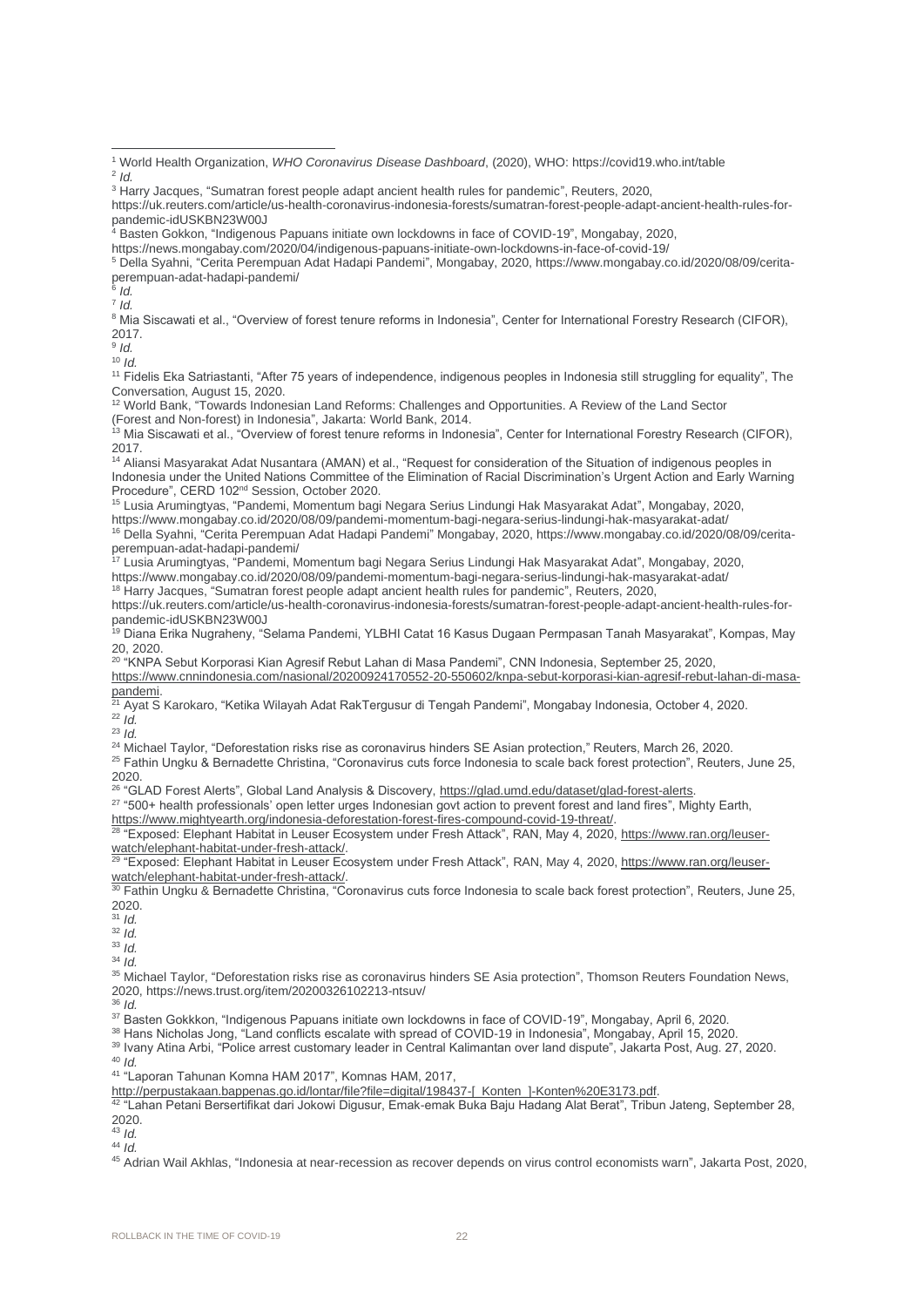https://www.thejakartapost.com/news/2020/09/01/indonesia-at-near-certain-recession-as-recovery-depends-on-virus-controleconomists-warn.html

<sup>46</sup> Mutia Fauzia, "Kemenkeu: UU Cipta Kerja Jadi Modal Pemulihan Ekonomi 2021", Kompas, 2020,

https://money.kompas.com/read/2020/10/06/163612526/kemenkeu-uu-cipta-kerja-jadi-modal-pemulihan-ekonomi- $20212$ page=all

<sup>47</sup> In a worrying state of Indonesian democracy, the final version of the Job Creation Law has changed several times since it was approved by the DPR. The most recent version of the Bill is confirmed to be 1,187 pages long by Presidential Spokesperson for Legal Affairs, Dini Purwono. *See* Ihsanuddin, "Draf UU Cipta Kerja 1.187 Halaman Sudah Final, Tinggal Diteken Jokowi", Kompas, 2020. However, finding the verified document of this version has proven to be difficult. For the sake of this report, we cite the most recent version that is uploaded on legal company website *Hukum Online* which is 812 pages long.

<sup>48</sup> Raynaldo Sembiring et al, "Pelemahan Instrumen Perlindungan dan Pengelolaan Lingkungan Hidup Dalam RUU Cipta Kerja", Indonesian Center for Environmental Law (ICEL), 2020,: https://icel.or.id/kertas-kebijakan/pelemahan-instrumenperlindungan-dan-pengelolaan-lingkungan-hidup-dalam-ruu-cipta-kerja/

<sup>49</sup> Fajar Pebrianto, "Ekonom: Ketika Negara Lain Urus Pandemi COVID-19, Indonesia Urus Investasi", Tempo, 2020, https://bisnis.tempo.co/read/1396997/ekonom-ketika-negara-lain-urus-pandemi-covid-19-indonesia-urusinvestasi?page\_num=3

<sup>50</sup> *Id.*

 $51$  *Id.* 

<sup>52</sup> Budiarti U. Putri, "KPA hingga Lokataru Tolak Hadiri Undangan KSP Bahas Omnibus Law", Tempo, 2020, https://nasional.tempo.co/read/1315212/kpa-hingga-lokataru-tolak-hadiri-undangan-ksp-bahas-omnibus-law/full&view=ok <sup>53</sup> Francisca C. Rosana, "Enam Hal tentang Pengesahan Omnibus Law UU Cipta Kerja", Tempo, 2020, https://nasional.tempo.co/read/1393282/enam-hal-tentang-pengesahan-omnibus-law-uu-cipta-kerja

<sup>54</sup> Other institutions that refused to attend were the Indonesian Legal Aid Foundation (YLBHI), Indonesian Forum for the Environment (Walhi), Commission for Missing Persons and Victims of Violence (KontraS), Indigenous Peoples Alliance of the Archipelago (AMAN), Indonesian Centre for Environmental Law (ICEL), Indonesian Corruption Watch (ICW), and Lokataru [Law and Human Rights Office].

<sup>55</sup> Haryanti P. Sari, "Masyarakat Sipil Mengaku Diblokir Saat DPR Rapat Online RUU Cipta Kerja", Kompas, 2020, https://nasional.kompas.com/read/2020/04/21/09283821/masyarakat-sipil-mengaku-diblokir-saat-dpr-rapat-online-ruu-ciptakerja

<sup>56</sup> Ricky Mohammed Nugraha, "DPR Job Creation Deliberation Lack Public Participation, says FRI", Tempo.com, April 21, 2020. <sup>57</sup> Aliansi Masyarakat Adat Nusantara (AMAN) et al., "Request for consideration of the Situation of indigenous peoples in Indonesia under the United Nations Committee of the Elimination of Racial Discrimination's Urgent Action and Early Warning Procedure", CERD 102nd Session, October 2020.

<sup>58</sup> Haryanti P. Sari, "Masyarakat Sipil Mengaku Diblokir Saat DPR Rapat Online RUU Cipta Kerja", Kompas, 2020, https://nasional.kompas.com/read/2020/04/21/09283821/masyarakat-sipil-mengaku-diblokir-saat-dpr-rapat-online-ruu-ciptakerja

59 Ricky Mohammed Nugraha, "DPR Job Creation Deliberation Lack Public Participation, says FRI", Tempo.com, April 21, 2020.

<sup>60</sup> Achmad N. Yahya, "Ini 10 Kesimpulan Hasil Kajian Komnas HAM atas RUU Cipta Kerja", Kompas, 2020, https://nasional.kompas.com/read/2020/08/13/22543521/ini-10-kesimpulan-hasil-kajian-komnas-ham-atas-ruu-ciptakerja?page=all#page2

<sup>61</sup> Indra Nugraha, "Mereka Nilai RUU Cipta Kerja Ancaman, Segera Sahkan UU Masyarakat Adat", Mongabay, 2020, https://www.mongabay.co.id/2020/03/07/mereka-nilai-ruu-cipta-kerja-ancaman-segera-sahkan-uu-masyarakat-adat/  $62$  *Id.* 

<sup>63</sup> *Id.* (The articles and clauses of the Job Creation Bill mentioned in this article is based on the version as of March 2020.) <sup>64</sup> Forest Watch Indonesia, "Omnibus Law Cipta Kerja: Bukti Konkrit Merosotnya Demokrasi di Indonesia", Press Release FWI, 2020, https://fwi.or.id/omnibus-law-cipta-kerja-bukti-konkrit-merosotnya-demokrasi-di-indonesia/

<sup>65</sup> Adrian Wail Akhlas, "Indonesia at near-recession as recover depends on virus control economists warn", Jakarta Post, 2020, https://www.thejakartapost.com/news/2020/09/01/indonesia-at-near-certain-recession-as-recovery-depends-on-virus-controleconomists-warn.html

<sup>66</sup> Aliansi Masyarakat Adat Nusantara (AMAN) et al., "Request for consideration of the Situation of indigenous peoples in Indonesia under the United Nations Committee of the Elimination of Racial Discrimination's Urgent Action and Early Warning Procedure", CERD 102nd Session, October 2020.

<sup>67</sup> Indonesian Center for Environmental Law. *Berbagai Problematika Dalam UU Cipta Kerja Sektor Lingkungan dan Sumber Daya Alam*, (2020), ICEL: https://icel.or.id/kertas-kebijakan/berbagai-problematika-dalam-uu-cipta-kerja-sektor-lingkungan-dansumber-daya-alam/

<sup>68</sup> Forest Watch Indonesia, "Omnibus Law Cipta Kerja: Bukti Konkrit Merosotnya Demokrasi di Indonesia", Press Release FWI, 2020, https://fwi.or.id/omnibus-law-cipta-kerja-bukti-konkrit-merosotnya-demokrasi-di-indonesia/

<sup>69</sup> (UKM Indonesia, Analisis Mengenai Dampak Lingkungan (AMDAL)

<sup>70</sup> Indonesian Center for Environmental Law, "Berbagai Problematika Dalam UU Cipta Kerja Sektor Lingkungan dan Sumber Daya Alam", ICEL, 2020, https://icel.or.id/kertas-kebijakan/berbagai-problematika-dalam-uu-cipta-kerja-sektor-lingkungan-dansumber-daya-alam/

<sup>71</sup> Fajar Pebrianto, "Ekonom: Ketika Negara Lain Urus Pandemi COVID-19, Indonesia Urus Investasi", Tempo, 2020, https://bisnis.tempo.co/read/1396997/ekonom-ketika-negara-lain-urus-pandemi-covid-19-indonesia-urusinvestasi?page\_num=3

<sup>72</sup> Indonesian Center for Environmental Law, "Berbagai Problematika Dalam UU Cipta Kerja Sektor Lingkungan dan Sumber Daya Alam", ICEL, 2020, https://icel.or.id/kertas-kebijakan/berbagai-problematika-dalam-uu-cipta-kerja-sektor-lingkungan-dansumber-daya-alam/

<sup>73</sup> *Id.*

<sup>74</sup> *Id.*

<sup>75</sup> *Id.*

<sup>76</sup> Ricky Mohammed Nugraha, "DPR Job Creation Deliberation Lack Public Participation, says FRI", Tempo.com, April 21,